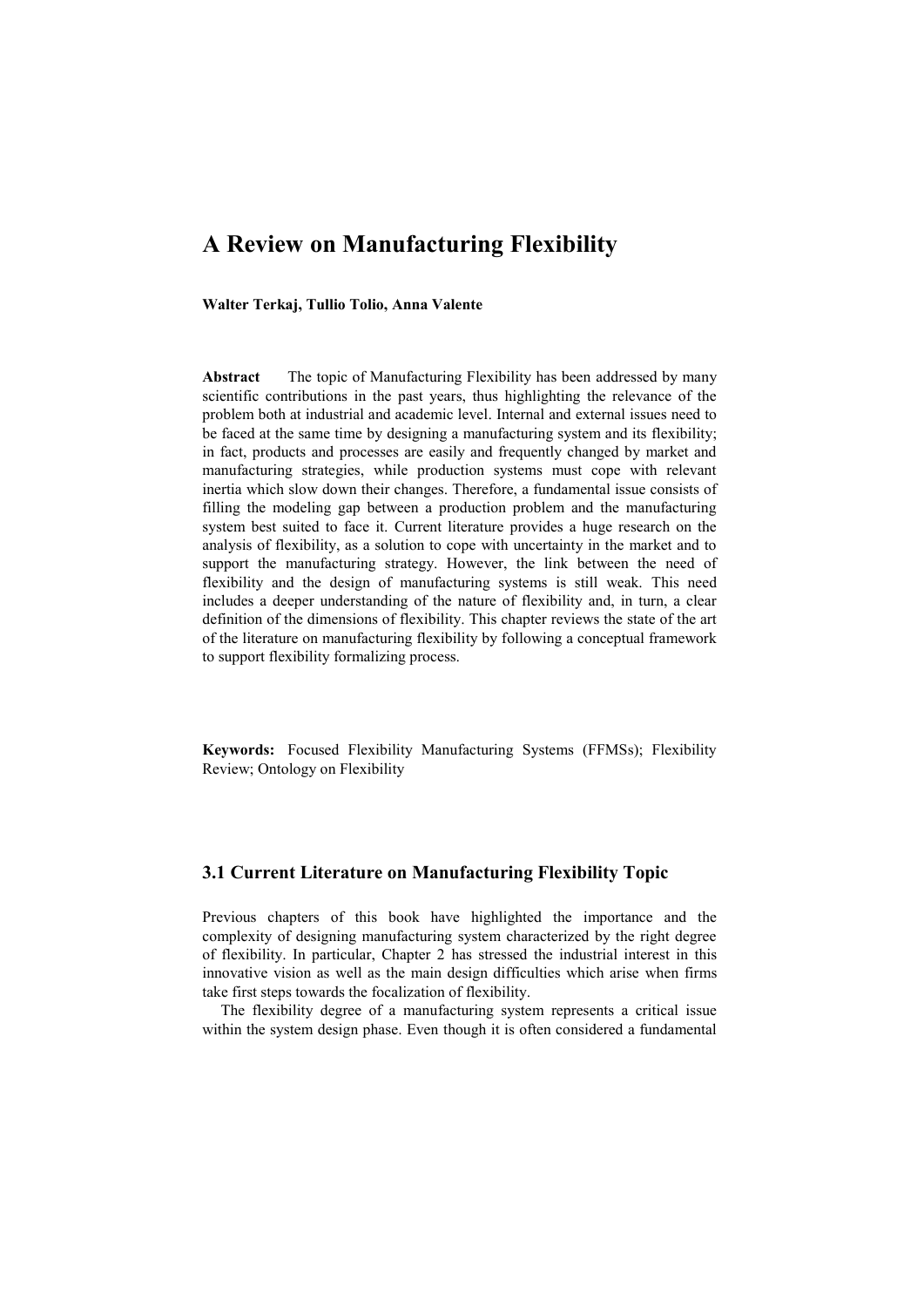requirement for competitive firms, it is not always a desirable characteristic of a system. Frequently the literature on flexibility provides industrial examples where flexible manufacturing systems have unsatisfactory performance (Koren et al. 1999; Landers 2000), cases where available flexibility remains unused (Sethi and Sethi 1990; Matta et al. 2000), or cases where the management perceives flexibility more as an undesirable complication than a potential advantage for the firm (Stecke 1985).

The analysis of the literature regarding the topic of manufacturing flexibility highlights the presence of four main categories of scientific works. In particular, within the first group many studies dealt with the analysis of the manufacturing flexibility meaning and its relationship with production problems. The second category includes works which tackled the classification of existing flexibility forms through taxonomies and conceptual frameworks. More recent papers focused on the development of approaches and models to support the system design while considering given system flexibility forms. These studies constitute the third category. However, despite those works provided important contributions on the manufacturing flexibility issue, the whole structure that supports the system design process starting from flexibility taxonomies is still weak. This aspect represents the core of the fourth literary group; in particular, concerning this last topic, an ontology on flexibility is briefly presented in order to contribute in systemizing the high number of definitions since they could be helpful within the system design phase.

Next sub-sections cover works and contributions to each one of the four literature categories.

## *3.1.1 Manufacturing Flexibility Analysis*

The Analysis of Manufacturing Flexibility is faced by a large number of works. In this area a milestone work was presented by Upton (1994), who defined flexibility as the ability to change or react with low penalty in time, effort, cost or performance. Many authors considered manufacturing flexibility as the strategic answer to the current dynamic situation and the high degree of turbulence that affects the market (Chen and Tirupati 2002; Slack 1983; Gerwin 1987; Kumar 1987; Sethi and Sethi 1990). In many cases the analysis was supported by empirical studies as shown by Swamidass and Newell (1987). Other works studied how external changes are related to different forms of manufacturing flexibility and how they can be reduced. An example was provided by Gerwin (1993) as shown in Figure 3.1.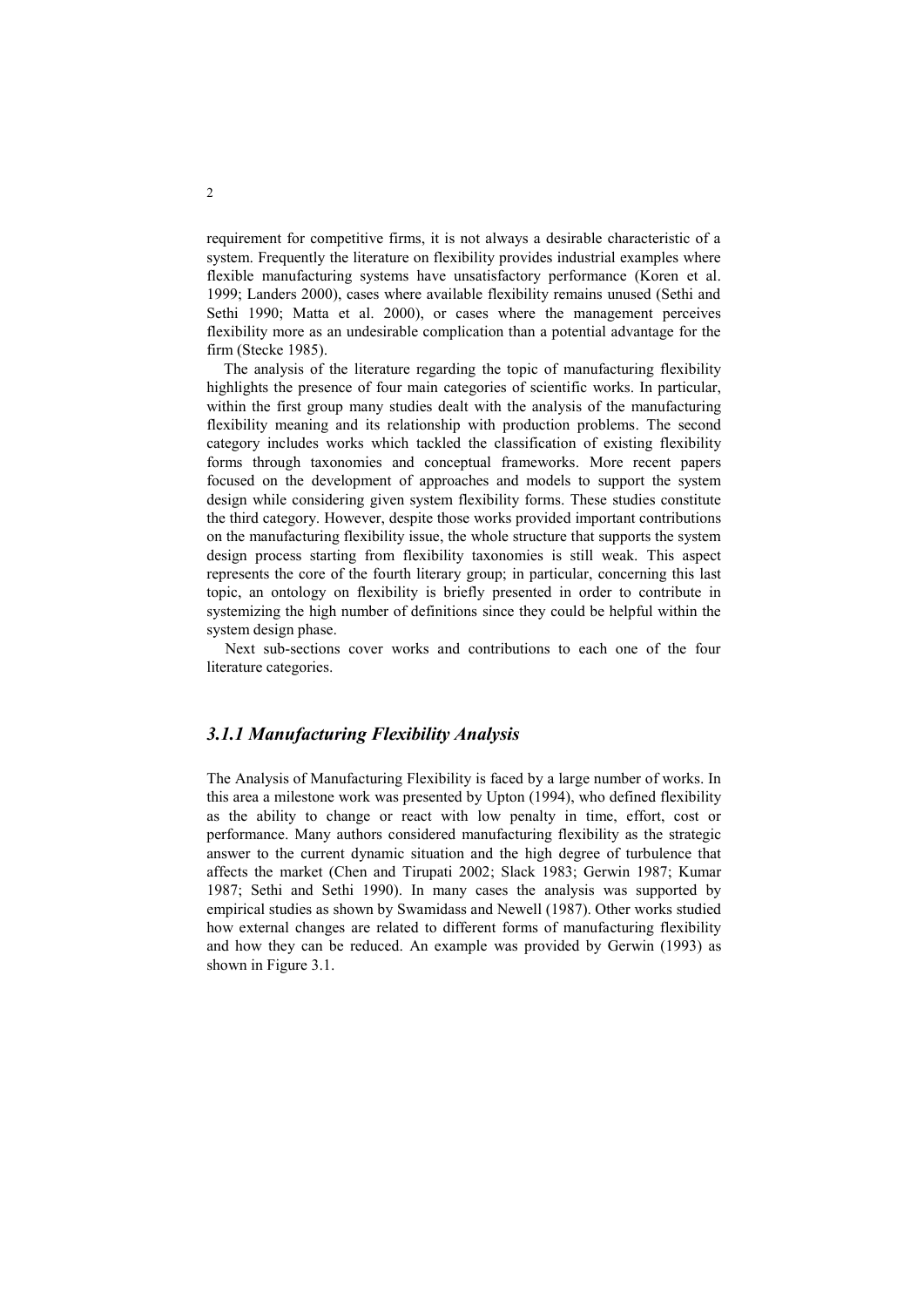

**Fig. 3.1** Approach developed by Gerwin (1993)

These works highlighted the need for deeply investigating the relationship between the production requirements and manufacturing flexibility forms (Upton 1994; De Toni and Tonchia 1998). In particular, a key issue is to identify the flexibility forms which face internal requirements, called *internal flexibility*, and the flexibility forms that cope with external turbulence, called *external flexibility*. This vision was stressed by Correa and Slack (1996) that developed two main categories of requirements leading to the need of manufacturing flexibility: the environmental uncertainty and the variability of the output required by the system. These two phenomena are called *stimuli* and impact on the production system through planned and unplanned changes. Planned changes happen as a result of conscious managerial actions which aim at altering some aspects of the system or its relationships with the environment. Unplanned changes occur independently of the intentions of the company, but they call for a reaction. This type of changes will be called stimuli acting on the system.

Hyu and Ahn (1992) introduced the concept of proactive flexibility which takes into account possible future market changes. This allows firms to consider also strategies which are different from the simple reaction to market changes. In this sense, flexibility strongly impacts on the competitive levels of the firms. Gupta and Goyal (1989) proposed an approach to improve system flexibility in order to face short-term and long-term uncertainty. Goldhar and Jelinek (1983) identified in the flexibility concept the opportunity for companies to develop strategies mainly related to product variety while leaving markets characterized by scale economies. Grubbstrom and Olhanger (1997) analysis focused on the temporal factor: flexibility is related to the time necessary to respond to changing conditions and can be considered as the measure of the difference between two admissible states of the system.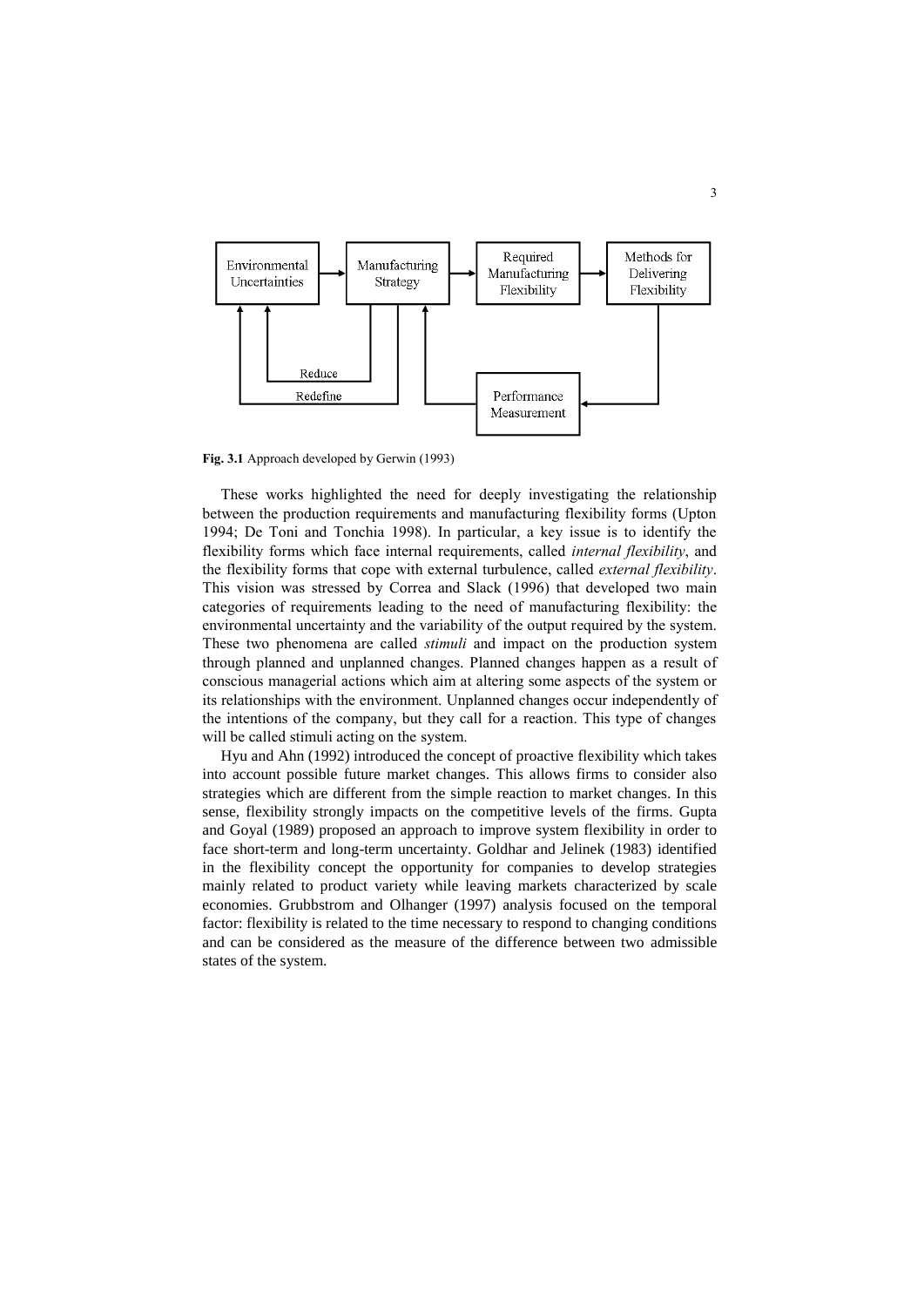#### *3.1.2 Taxonomies and Conceptual Frameworks*

The classification of existing flexibility forms through taxonomies and conceptual frameworks represents another topic which attracted many researchers. This body of literature addresses the importance of systemizing the knowledge concerning all the provided flexibility forms. Moreover, the multidimensional nature of flexibility justifies the efforts, over time, which have been dedicated to the development of taxonomies where all the possible forms of flexibility are classified and characterized.

Sethi and Sethi (1990) proposed a classification defining 11 different dimensions of flexibility. The provided framework consisted of three main groups: i) Component or Basic flexibilities that included Machine, Material-handling and Operation flexibilities; ii) System Flexibilities in which Process, Routing, Product, Volume, and Expansion flexibilities were considered; iii) Aggregate Flexibilities, e.g. Program, Product & Production, Market flexibilities. Moreover, the Organizational Structure as well as the Microprocessor Technology were transversally addressed by the authors. Gupta and Somers (1996) developed an instrument to measure manufacturing flexibility and carried out an empirical study to validate the dimensions of flexibility identified by Sethi and Sethi (1990). Gupta and Somers (1996) also examined the relationship among business strategy, manufacturing flexibility and performance. An empirical research over 269 companies showed that business strategy impacts on manufacturing flexibility that in turn impacts on organizational performance. Flexibility can be used as an adaptive response to both environmental uncertainty and proactively create market uncertainties for competition (Gupta and Goyal 1989; Gerwin 1993). The study of Gupta and Somers revealed that the 11 forms of flexibility proposed by Sethi and Sethi can be reduced to 9 forms of flexibility: Machine, Material-handling, Process, Routing, Volume, Program, Product & Production, Market and Expansion & Market flexibility.

De Toni and Tonchia (1998) contributed to the activity of conceptual systemization of the elder works on flexibility. Their work proposed a classification framework considering six main aspects of manufacturing flexibility, namely:

- definition of flexibility (in general and with particular reference to the production field);
- factors which determine the request for flexibility (variability of products and processes, internal and external environmental uncertainty);
- classification (dimensions) of flexibility (hierarchical, by phases, temporal, by object of variation, or based on a mixture of the previous dimensions);
- measurement of flexibility (direct, indirect and synthetic indicators);
- choice of determinant in obtaining flexibility (which can be distinguished in design or technological choices and organizational/managerial ones);

4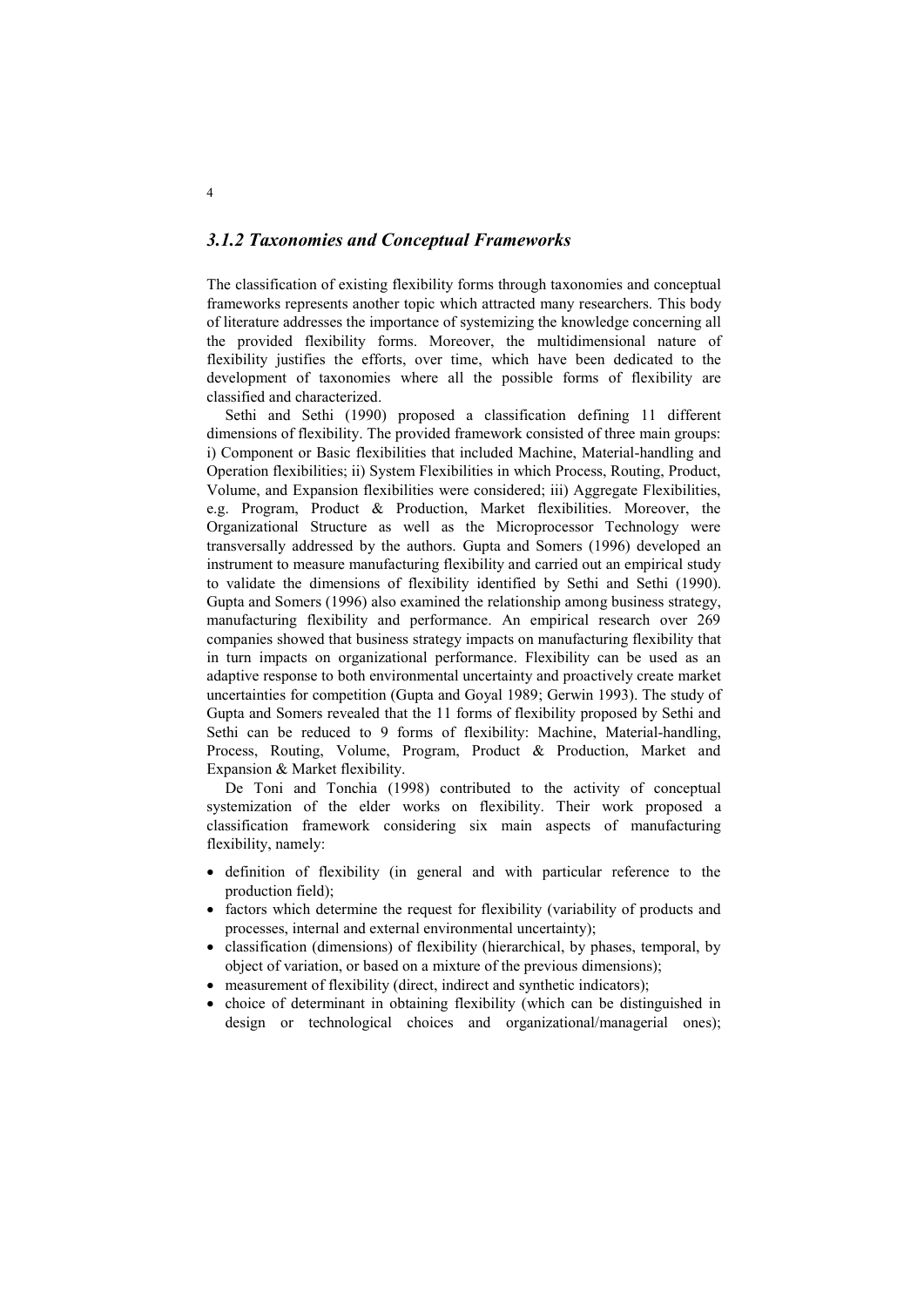interpretation of flexibility (strategic vs. operational, defensive vs. offensive, potential vs. effective, etc.).

This framework was used to classify more than twenty years of research contributions on the topic. Among the various conclusions drawn by the authors, the subject of measurement of flexibility is seen as a field offering many opportunities for future research. Moreover, the authors examined in some detail the relationship between flexibility and company competencies. Latterly, they extended these ideas to propose a model for measuring manufacturing flexibility based on the characteristics of variation with which a process has to cope (De Toni and Tonchia 2002; De Toni and Tonchia 2003).

The contribution proposed by Zhang et al. (2003) described manufacturing flexibility as an integral component of value chain flexibility, and discussed its sub-dimensions. It also provided a research theoretical model linking flexible manufacturing competencies with volume flexibility and mix flexibility, and with customer satisfaction (Figure 3.2). An extensive literature review is carried out and the main concept of flexibility with its sub-dimensions is clarified including a recall to three distinctive attributes of flexibility: range, mobility and uniformity (Upton 1994). An analysis across a large number of organizations confirms empirically that flexible manufacturing competencies support the flexible capabilities of the firm, i.e. volume flexibility and mix flexibility, which in turn enhance customer satisfaction.



**Fig. 3.2** Framework proposed by Zhang et al. (2003)

Shewchuk and Moodie (1998) provided a framework which is very different from the ones presented in the rest of the literature and aims at developing a means for both classifying existing flexibility definitions (or, as the author write, flexibility types and measures) and developing new definitions of flexibility, whether one needs to add some. The authors proposed a six-field hybrid classification framework which is then applied to map over 50 existing flexibility terms. This framework can be useful for having a first insight into the elementary components/dimensions of manufacturing flexibility, even if it does not fully address this issue. It also states that, in order to do this in a structured manner, one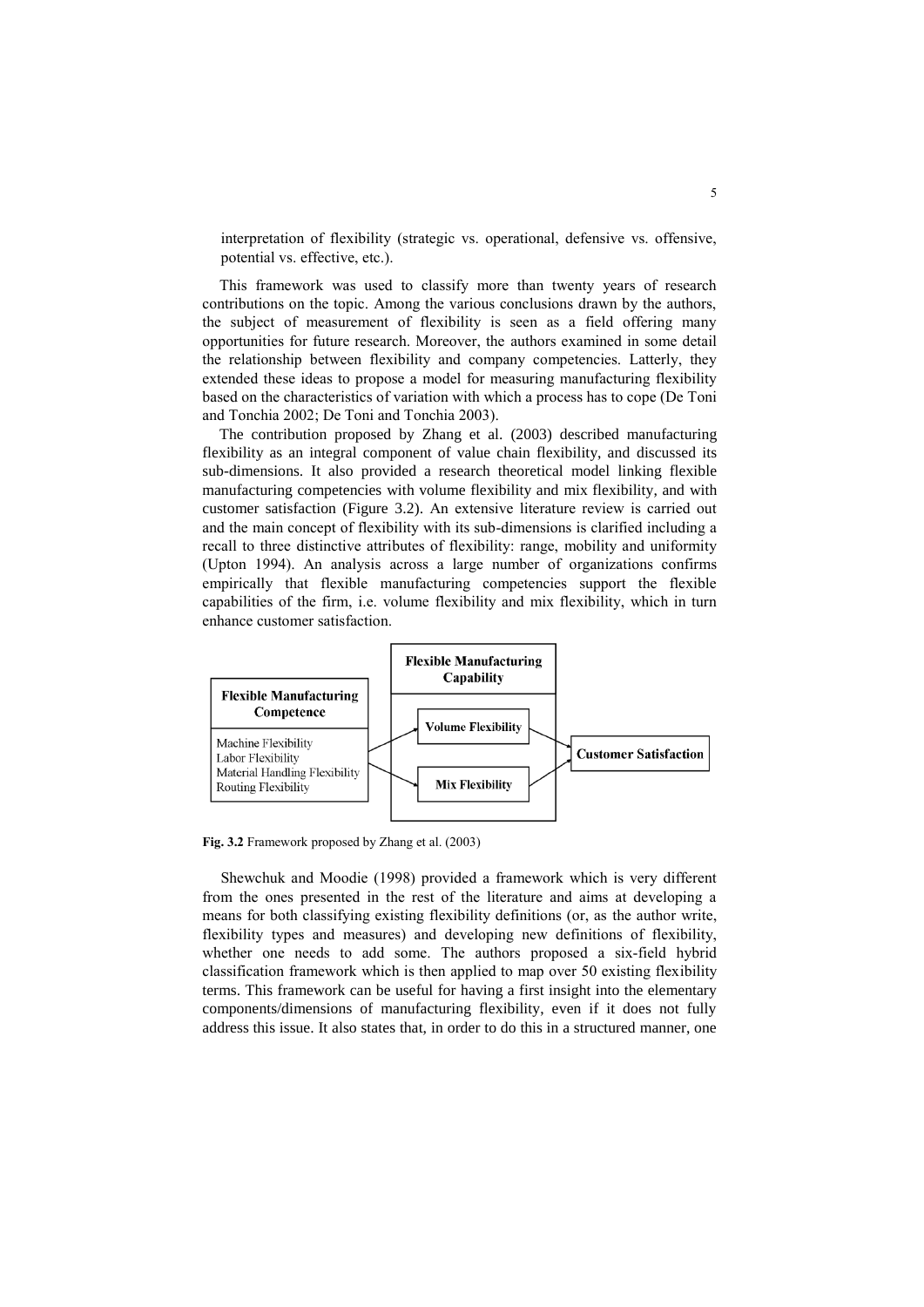must start with suitable models and then derive the various flexibility types, based on the elementary components.

# *3.1.3 Design of Manufacturing Flexibility*

The third group of works deals with approaches and models to implement flexibility forms during the system design phase. As anticipated, even if in literature many efforts are devoted to the analysis of flexibility, the link between the knowledge about flexibility and the design of the manufacturing systems is still weak at the moment. On the one hand, some authors consider the flexibility acquisition as a strategic option to react to frequent volume changes and evolutions of technological requirements of products. On the other hand, many works highlight the need to deeply analyze the risk associated to purchase high level of flexibility, taking into account the high involved investment (Stecke 1985; Matta et al. 2008).

Moreover, many examples can be considered concerning the relation between the level of flexibility embedded into the system and the system performance (Koren et al. 1999; Landers 2000). Kulatilaka and Marks (1988) developed an approach which proofs the disadvantages related to purchase flexibility in production contexts affected by limited uncertainty. Even though the strategic importance of flexibility is generally well recognized, it is not easy to assess the value of flexibility when trying to financially justify the investment in modern flexible manufacturing systems or in advanced manufacturing technologies in general. Discounted Cash Flow (DCF) techniques are inadequate for applications where the benefits are mainly strategic and not easily quantifiable in terms of cash flow. Generally, it happens that the value of investment in advanced manufacturing systems possessing flexibility is underestimated. Ramasesh and Jayakumar (1997) proposed a new approach to generate the Net Present Value (NPV) of a manufacturing system, considering that the need for flexibility in a manufacturing system arises from the stochastic (i.e. uncertain) and dynamic (i.e. evolving over time) nature of the internal and external environments. In fact, flexibility refers to the ability of the system to cope with the instability induced by the environment where the system operates. Bordoloi et al. (1999) developed a capacity expansion model by which an economical evaluation is accomplished to support the importance of flexibility and adaptability concepts for manufacturing systems. The decision about when to buy flexibility is related to the risk analysis of investments (Kahyaoglu 2002); in fact, flexible capacity is expensive and, indeed, the strategy to design high level of flexibility with uncertain information could involve significant costs. While many decision models deal with expected values of uncertain costs or profits, the reduced time span calls for proper risk management.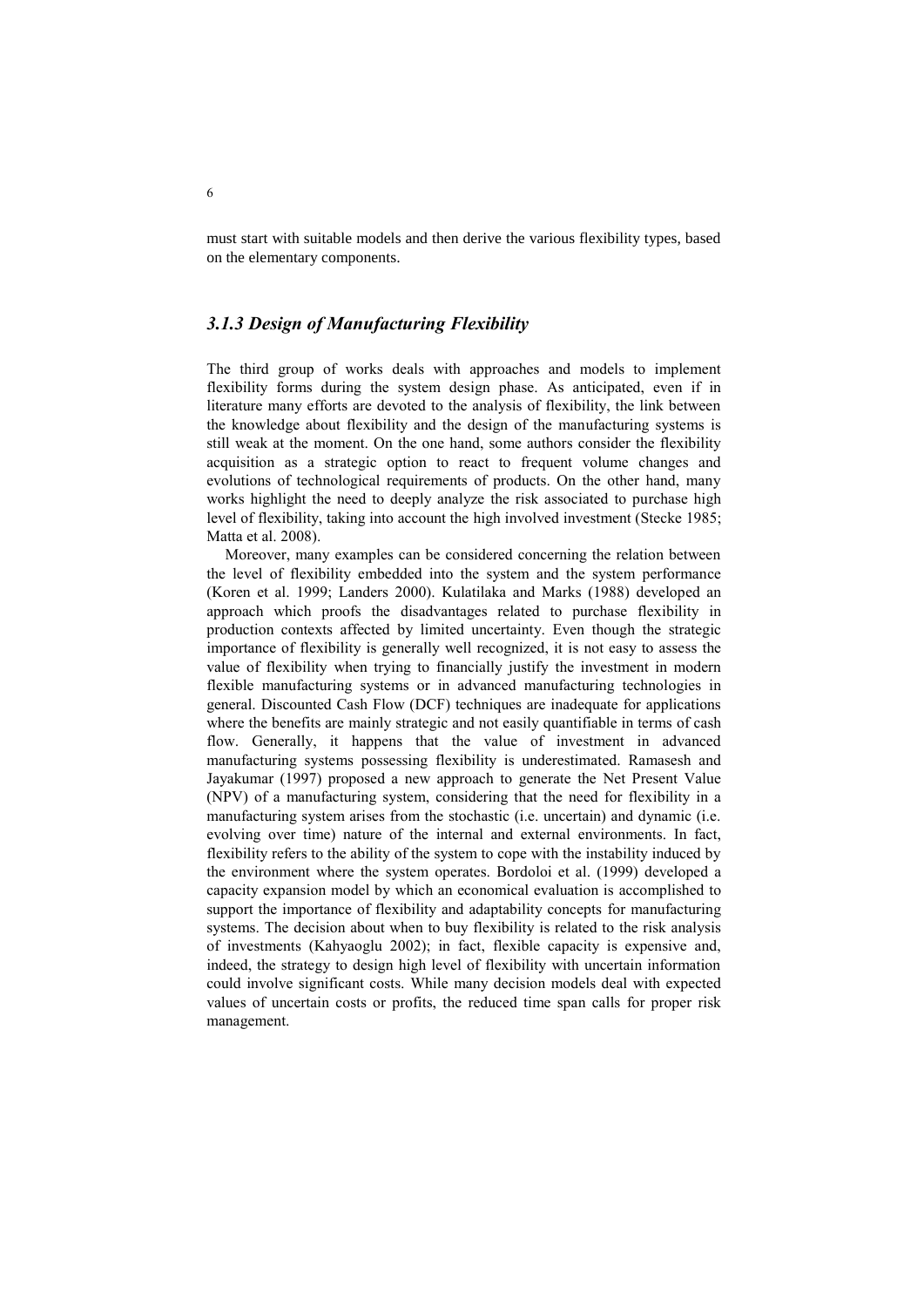Even if there are actually many risk factors in system management, a recent tendency in logistics is the increased use of concepts borrowed from finance such as the quantile-based risk measure, i.e. Conditional Value-at-Risk (Bradimante and Mottola 2007).

Economical considerations regarding the flexibility gap - i.e. the gap between the level of actual flexibility and that required by the environment - are stressed by Llorens et al. (2005). Following this perspective, other works related to the corporate finance area can be mentioned (Kulatilaka 1988; Hodder and Triantis 1990; Trigeorgis 1996). They consider the flexibility notion as a financial option which can economically modify the company reaction to market not forecasted changes.

ElMaraghy (2005) linked the concept of manufacturing system life-cycle to manufacturing systems flexibility and reconfigurability. The author introduced the most recent views of a panel of experts from academia and industry on the comparisons between flexible and reconfigurable manufacturing (Terkaj et al. 2008). A thorough comparison between FMS and RMS paradigms is also presented, and finally the concepts of flexibility and reconfigurability are treated considering the wider concept of changeability.

Papers addressing the design of Focused Flexibility Manufacturing Systems (FFMSs) can be mentioned as well (Tolio and Valente 2006; Tolio and Valente 2007; Tolio and Valente 2008). The methods presented in these papers will be analyzed furthermore within Chapter 7 of this book.

#### *3.1.4 Ontology on Flexibility*

A considerable research effort has been devoted to the definition of different forms of flexibility to describe the characteristics of a manufacturing system. On the one hand, a given form of flexibility is considered as the capability of reacting to a well defined type of "stimulus" which can be experienced by the manufacturing system. On the other hand, a given form of flexibility may support various proactive strategies of the firm. Since the stimuli acting on the firm and the proactive strategies of the firm may differ, there is a need of various forms of flexibility. The result is that the number of flexibility types proposed in literature is really high even if some rationalization has been done. Other issues concern the ambiguous meaning of such flexibility form definitions and also the ambiguity among flexibility forms and other concepts (e.g. Expansion Flexibility vs. Reconfigurability).

This situation cannot be overcome since a given form of flexibility is an answer to a very specific problem and the uncountable number of existing problems leads to uncountable flexibility forms. Terkaj et al. (2008) have addressed this problem proposing an ontology on flexibility which aims at both classifying flexibility definitions and leading the system design process by providing a structured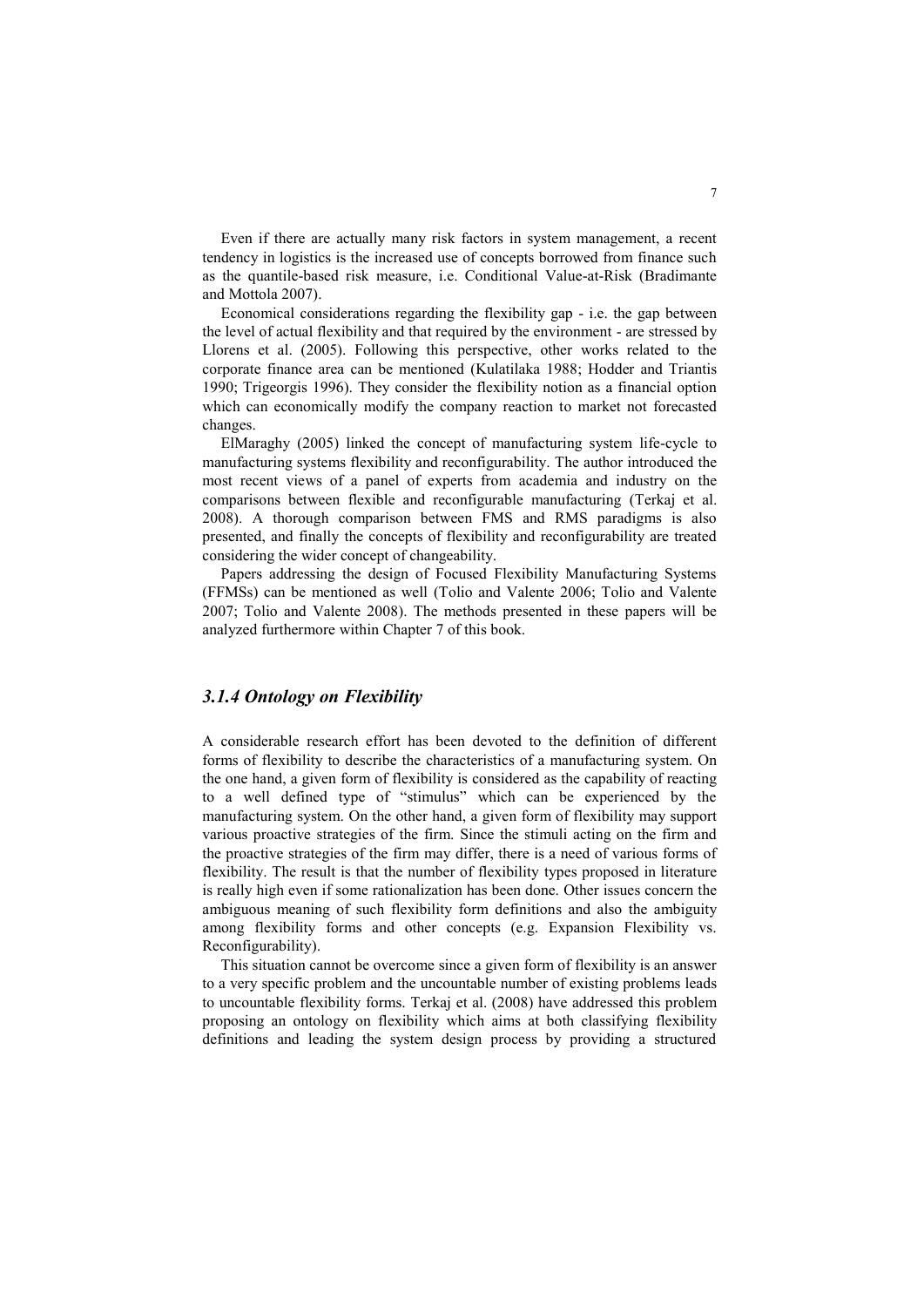framework for manufacturing flexibility. The work of the authors starts from the consideration that each form of flexibility (e.g. Mix Flexibility, Routing Flexibility, etc.) is a *Compound Flexibility Form* and can be interpreted as a recipe to tackle a specific production problem by combining some *Basic Flexibility Forms* (Figure 3.3). Each *Basic Flexibility Form* is defined as the aggregation of two key concepts: *Dimensions* and *Levels*.

*Basic Flexibility Dimensions* are generally theoretical concepts that should not find a direct implementation and should not be measured. These *dimensions* are embedded in the various forms of flexibility which can be found in specific applications. A set of four *basic flexibility dimensions* have been proposed as reported in Table 3.1. This set respects the property of "orthogonality", i.e. all *dimensions* in the set are independent and one *dimension* cannot be obtained as a combination of the other ones. Also completeness property is satisfied, i.e. each form of flexibility can be derived as a specific combination of the given *dimensions*, as it will be shown in Sect. 3.2.



**Fig. 3.3** Ontology on Flexibility (Terkaj et al. 2008)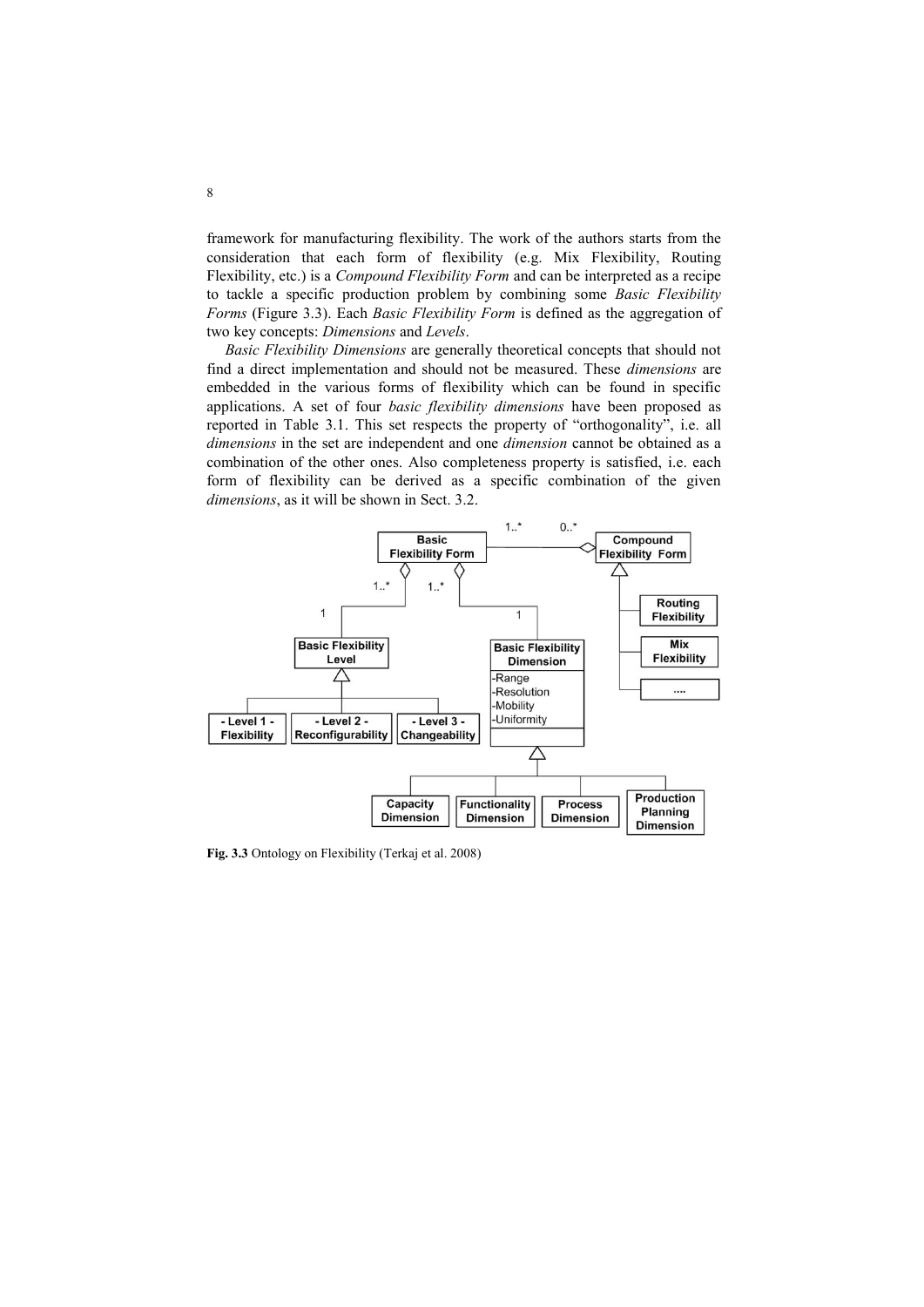**Table 3.1** Basic Flexibility Dimensions (Terkaj et al. 2008)

| <b>Basic Flexibility</b><br>Dimension | Definition                                                                                             |
|---------------------------------------|--------------------------------------------------------------------------------------------------------|
| Capacity                              | The system can do the same things at a different scale                                                 |
| Functionality                         | The system can do different things (different features, different<br>level of precision, etc.)         |
| Process                               | The system can obtain the same thing in different ways                                                 |
| <b>Production Planning</b>            | The system can change the order of execution or the resource<br>assignment to do a given set of things |

Each *Basic Flexibility Dimension* is further specified by four attributes: Range, Uniformity, Mobility and Resolution (Table 3.2). The first three attributes were defined by Upton (1994), while Resolution attribute has been added by the authors of the ontology. Attributes are treated at a conceptual level, without aiming at developing a metric. The key idea is that the concepts contained in the dimensions cannot be completely defined if the attributes are not introduced.

**Table 3.2** Flexibility Attributes

| Attribute  | Definition                                                                                                                                                                                                                                                                                                                                                                                                                                                                       |
|------------|----------------------------------------------------------------------------------------------------------------------------------------------------------------------------------------------------------------------------------------------------------------------------------------------------------------------------------------------------------------------------------------------------------------------------------------------------------------------------------|
| Range      | Extension of the differences among the various ways of behaving under a given<br>dimension. Range increases with the diversity of the set of options or alternatives<br>which may be accomplished. For example, in the Functionality dimensions it<br>represents how diverse is the set of different things which can be done by the<br>system.                                                                                                                                  |
| Mobility   | Mobility within the range. It expresses the ease with which it is possible to<br>modify the behaviour under a given dimension. In fact, in order to start operating<br>at a different point on a given dimension of change, there will be some transition<br>penalty. Low values of transition penalties imply mobility in the space. For<br>instance, in the Functionality dimension it may represent how easily it can move<br>from doing one thing to performing another one. |
| Uniformity | Uniformity within the range. It expresses how the performance of the system<br>varies while moving within the range. If the performance is similar then the<br>uniformity is high. For example, in the Functionality dimension it may represent<br>the difference in capability or costs while doing different things.                                                                                                                                                           |
| Resolution | Resolution expresses how close the alternatives are within the range of a given<br>dimension. Resolution increases with the number of viable alternatives if they<br>are uniformly distributed within the range. For example, in the Functionality<br>dimensions it expresses how short the distance is between similar but differnt<br>thing which can be done by the system.                                                                                                   |

The last concept proposed in the ontology on flexibility is the definition of *Basic Flexibility Levels*. These levels are related to real implementation of various forms of flexibility in the manufacturing system. For instance, a given *basic flexibility dimension* specified by its attributes may be present in a given system or it can be acquired if it is absent. In the second case, the system is one step behind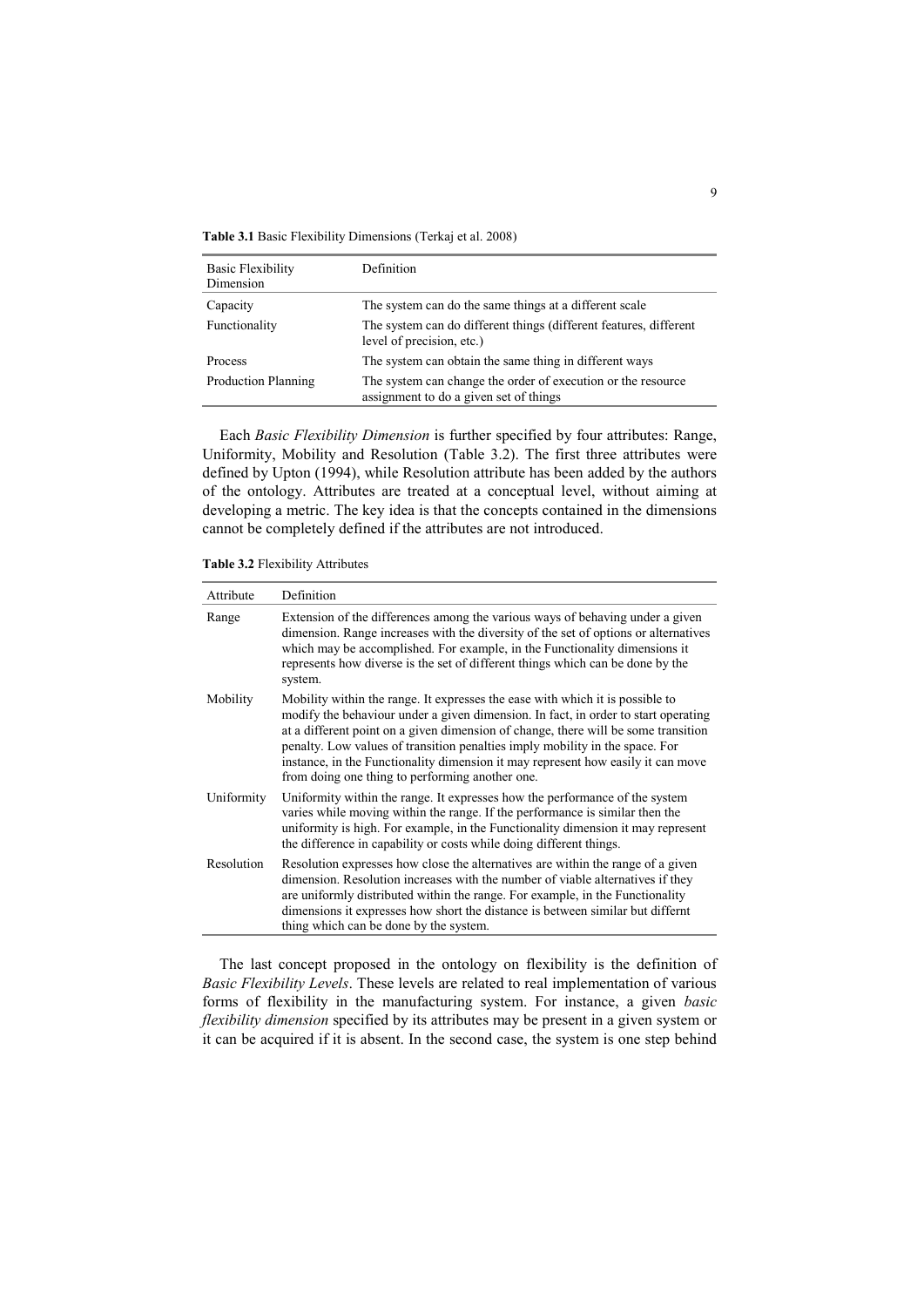compared to the first case, because of the need to take some actions to obtain the same capability. However, the fact that these actions can be taken means that the system has a predisposition making it different from a system which cannot be modified. This predisposition is normally called in the literature "Reconfigurability" (Koren et al. 1999).

The fact that a system is one step behind under a given dimension suggests the concept of "Level". At the top level of the ladder the given dimension considered is fully operational. At the lower levels of the ladder more steps must be taken in order to reach the top level. The levels of the ladder proposed by Terkaj et al. (2008) are defined in Table 3.3. Through the definition of *basic flexibility levels*, the proposed ontology allows to unify the concepts of Flexibility, Reconfigurability and Changeability (Wiendahl et al. 2007). All these concepts deal with modifications in manufacturing systems and the difference among them consists in timing, cost and number of steps necessary to implement a modification.

**Table 3.3** Basic Flexibility Levels (Terkaj et al. 2008)

| Basic Flexibility Level     | Definition                                                     |
|-----------------------------|----------------------------------------------------------------|
| Level 1 (Flexibility)       | The system has the ability                                     |
| Level 2 (Reconfigurability) | The system can acquire the ability already having the enablers |
| Level 3 (Changeability)     | The system can acquire the enablers                            |

The proposed ontology on flexibility is tested in this chapter carrying out two types of analysis. Firstly, possibility to map all the forms of flexibility described in the existing literature through the *basic dimensions* and *levels* is investigated in Sect. 3.2. Secondly, the attention is focused on the forms of flexibility in industrial production contexts within Sect. 3.3.

#### **3.2 State of the Art Analysis**

The *Compound Flexibility Forms* defined in the literature have been mapped according to the ontology proposed by Terkaj et al. (2008). Globally, 24 papers have been analyzed and 109 forms of flexibility have been found. The complete analysis is shown in Table 3.4; the *Compound Flexibility Forms* have been mapped defining which *Basic Flexibility Dimensions* are involved and at which Basic Flexibility Levels. The fields of the table stand respectively for the referenced paper ("Paper"), the name of the mapped *Flexibility Form*  (*"*Compound Flexibility Form") and the name of the *Basic Flexibility Dimensions*: Capacity ("Cap"), Functionality ("Func"), Process ("Proc"), Production Planning ("Plan"). If a basic flexibility dimension is necessary to define a flexibility form, then the cell in the respective column is filled in with the related *Basic Flexibility*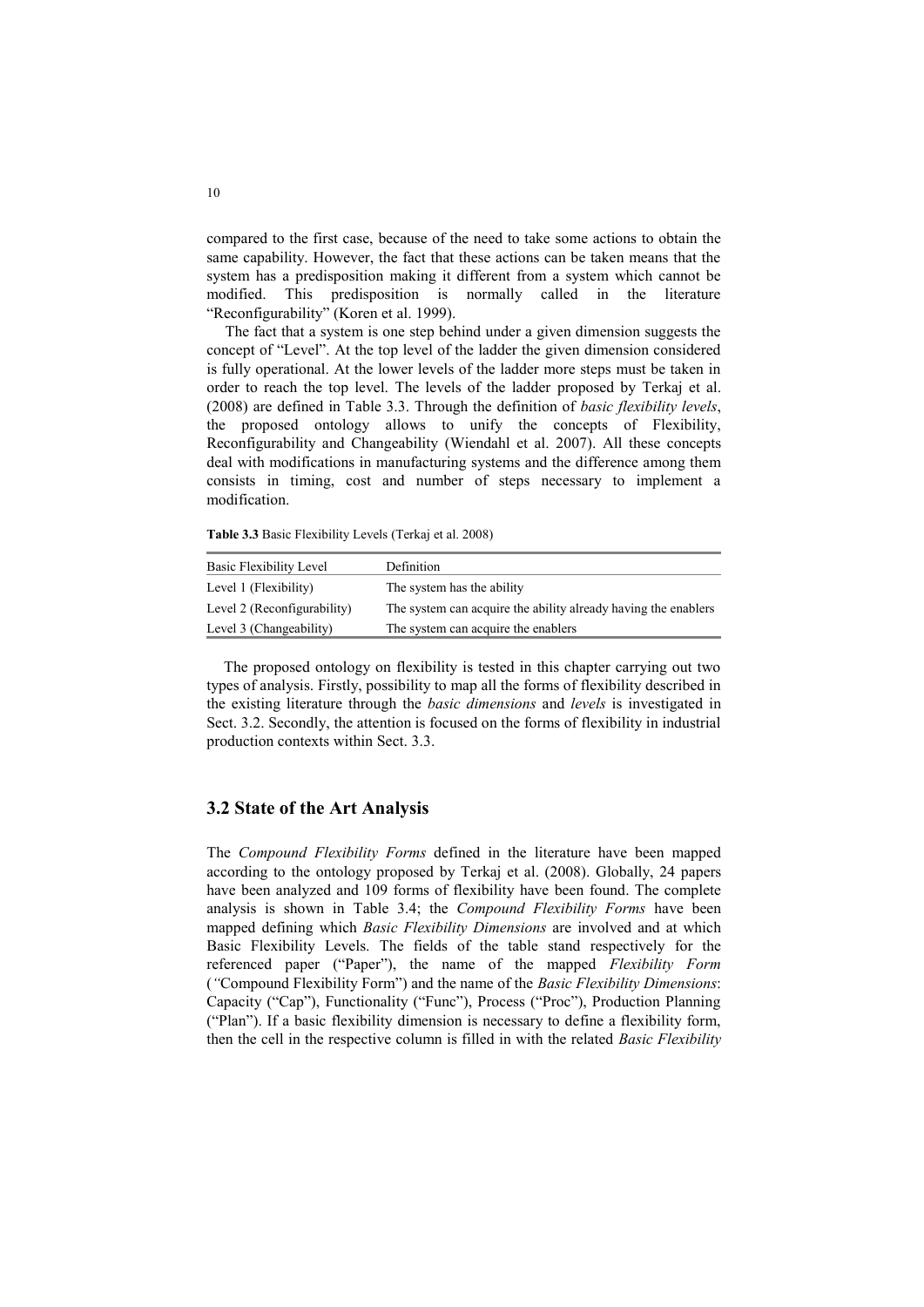*Level(s).* For instance, Agility Flexibility as defined by Lee (1998) corresponds to Functionality Flexibility at Level 1.

An analysis of the *basic flexibility dimensions* embedded in the different *compound flexibility forms* shows that:

- 71.56 % of the forms is characterized by Functionality flexibility;
- 23.85 % of the forms is characterized by Capacity flexibility;
- 27.52 % of the forms is characterized by Production Planning flexibility;
- 9.17 % of the forms is characterized by Process flexibility.

The literature mapping highlights the presence of a high variety of definitions concerning each form of flexibility: even if in most of the cases these definitions are quite similar in the content (e.g. twelve definitions of Volume Flexibility), the diversity in some definitions derives from the fact that each type of stimulus requires an appropriate form of flexibility. Another consideration coming from the literature classification is that some forms of flexibility are very simple since they are concentrated on a small number of *dimensions* and sometimes they coincide with a basic *flexibility form* (e.g. Machine Flexibility), while other *flexibility forms* (e.g. Mix Flexibility) are rather complex and include different *dimensions*. For these compound forms of flexibility it is therefore common to find variations which are rather difficult to compare without using the dimensions and the levels.

| Paper                          | Compound<br><b>Flexibility Form</b> | Cap                          | Func                                   | Proc | Plan    |
|--------------------------------|-------------------------------------|------------------------------|----------------------------------------|------|---------|
| (Lee 1998)                     | Agility                             |                              | Level 1 -                              |      |         |
| (Gerwin 1993)                  | Change-over                         | $\qquad \qquad \blacksquare$ | Level 1 -                              |      |         |
| (Grubbstrom and Olhanger 1997) | Change-over                         |                              | Level $1$ , $-$<br>Level 2.<br>Level 3 |      |         |
| (Kara et al. 2002)             | Change-over                         |                              | Level 1 -                              |      |         |
| (Pagell and Krause 2004)       | Change-over                         |                              | Level $1 -$                            |      |         |
| (ElMaraghy 2005)               | Control program                     |                              | Level 1                                |      | Level 1 |
| (Sethi and Sethi 1990)         | Program                             | Level 1                      | Level 1 -                              |      | Level 1 |
| (Gupta and Somers 1996)        | Program                             |                              | Level 1 -                              |      | Level 1 |
| (Pagell and Krause 2004)       | Delivery                            |                              | $\qquad \qquad \blacksquare$           |      | Level 1 |
| (Sethi and Sethi 1990)         | Expansion                           | Level 3 Level 3              | Level 2, Level $2$ , $-$               |      |         |
| (Bordoloi 1999)                | Expansion                           | Level 3 Level 3              | Level 2, Level $2$ , $-$               |      |         |
| (Parker and Wirth 1999)        | Expansion                           | Level $2$ , $-$<br>Level 3   |                                        |      |         |

**Table 3.4** Extract of the forms of Flexibility found in the literature mapped according to the proposed ontology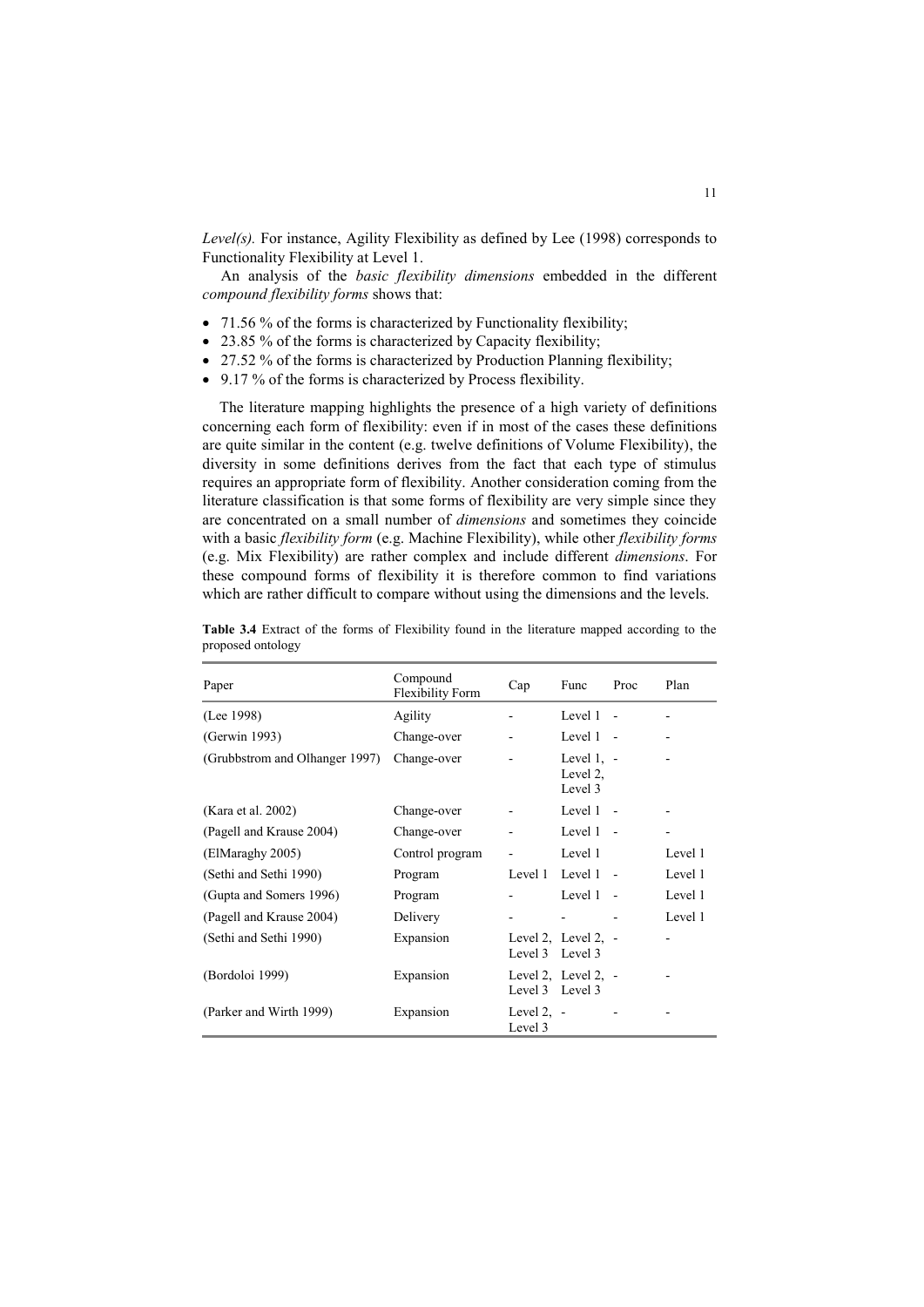| Paper                          | Compound<br><b>Flexibility Form</b>  | Cap                | Func                     | Proc                     | Plan           |
|--------------------------------|--------------------------------------|--------------------|--------------------------|--------------------------|----------------|
| (Kara et al. 2002)             | Expansion                            |                    | Level 2, Level 2, -      |                          |                |
| (ElMaraghy 2005)               |                                      | Level 3<br>Level 2 | Level 3<br>Level 2       |                          |                |
| (Gupta and Somers 1996)        | Expansion<br>Expansion and<br>market | Level 3 Level 3    | Level 2, Level $2$ , $-$ |                          |                |
| (Ramasesh and Jayakumar 1997)  | Modification &<br>Expansion          | Level 3 Level 3    | Level 2, Level $2$ , $-$ |                          |                |
| (Gerwin 1993)                  | Modification                         |                    | Level 1                  | $\overline{\phantom{a}}$ | ۰              |
| (Kara et al. 2002)             | Modification                         |                    | Level 1                  | $\frac{1}{2}$            |                |
| (Pagell and Krause 2004)       | Modification                         |                    | Level 1                  | $\frac{1}{2}$            | ۰              |
| (Spicer 2005)                  | Scalability                          | Level 2            |                          |                          |                |
| (Kara et al. 2002)             |                                      |                    | Level 1                  | $\sim$                   |                |
|                                | Input                                |                    |                          |                          |                |
| (Kara et al. 2002)             | Job                                  |                    | Level $1, -$<br>Level 2  |                          | Level 1        |
| (Kara et al. 2002)             | Job Shop Layout                      | Level 1            | Level 1                  |                          | Level 1        |
| (Kara et al. 2002)             | Launch                               |                    | Level 1                  |                          |                |
| (Zhang et al. $2003$ )         | Labor                                |                    | Level 1                  | $\blacksquare$           |                |
| (Grubbstrom and Olhanger 1997) | Work Force                           |                    | Level $1, -$<br>Level 2  |                          |                |
| (Ramasesh and Jayakumar 1997)  | Machine and Labor                    |                    |                          | Level 1                  | $\overline{a}$ |
| (Sethi and Sethi 1990)         | Machine                              | ۰                  | Level 1                  |                          |                |
| (Gupta and Somers 1996)        | Machine                              |                    | Level 1                  | $\overline{a}$           |                |
| (Kochikar and Narendran 1998)  | Machine                              |                    | Level 1                  | $\frac{1}{2}$            | ٠              |
| (Parker and Wirth 1999)        | Machine                              |                    | Level 1                  | $\frac{1}{2}$            |                |
| (Kara et al. 2002)             | Machine                              |                    | Level 1                  | $\frac{1}{2}$            | ۰              |
| (Zhang et al. 2003)            | Machine                              |                    | Level 1                  |                          |                |
| (ElMaraghy 2006)               | Machine                              |                    | Level 1                  |                          | $\blacksquare$ |
| (Gerwin 1993)                  | Material                             | ۰                  |                          | Level 1                  | $\blacksquare$ |
| (Kara et al. 2002)             | Material                             |                    | Level 1                  | Level 1                  | $\blacksquare$ |
| (Sethi and Sethi 1990)         | Material-Handling                    | $\overline{a}$     | Level 1                  | $\blacksquare$           | ۰              |
| (Gupta and Somers 1996)        | Material-handling                    |                    | Level 1                  |                          |                |
| (Kochikar and Narendran 1998)  | Material-handling                    |                    | Level 1                  | $\overline{a}$           | $\blacksquare$ |
| (Kara et al. 2002)             | Material-handling                    |                    | Level 1                  |                          |                |
| (Zhang et al. 2003)            | Material-handling                    |                    | Level 1                  |                          |                |
| (ElMaraghy 2006)               | Material-handling                    |                    | Level 1                  |                          |                |
| (Grubbstrom and Olhanger 1997) | Product Mix                          |                    | Level $1, -$<br>Level 2  |                          |                |
| (Ramasesh and Jayakumar 1997)  | Product Mix                          |                    | Level 1                  |                          |                |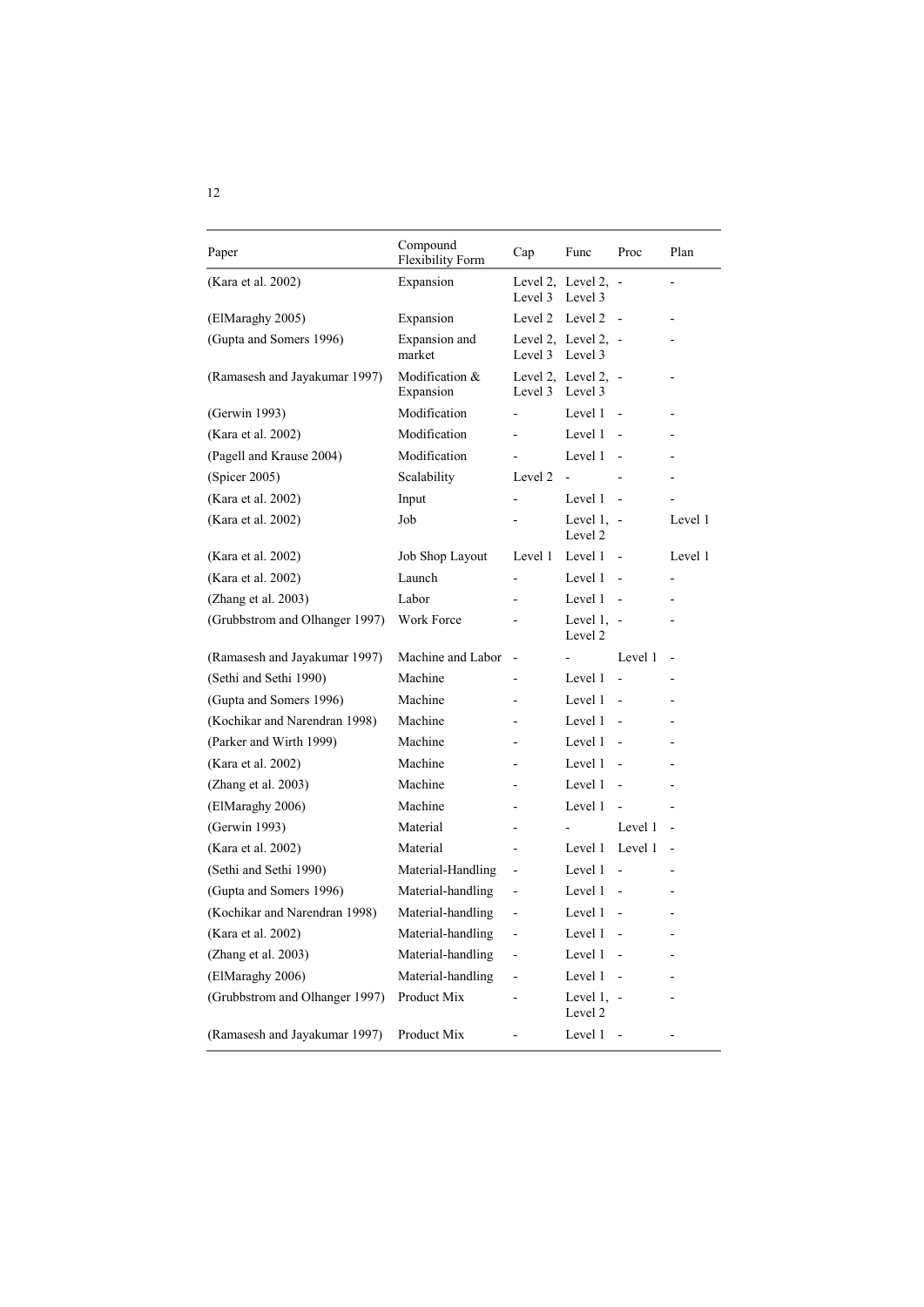| Paper                                | Compound<br><b>Flexibility Form</b> | Cap            | Func           | Proc                     | Plan           |
|--------------------------------------|-------------------------------------|----------------|----------------|--------------------------|----------------|
| (Chen et al. 2002)                   | Product Mix                         | ÷,             | Level 1        | $\blacksquare$           |                |
| (Gerwin 1993)                        | Mix                                 |                | Level 1        | $\ddot{\phantom{1}}$     |                |
| (Perrone and Noto La Diega 1996) Mix |                                     |                | Level 1        | $\overline{a}$           | Level 1        |
| (Li and Tirupati 1997)               | Mix                                 | Level 1        | Level 1        | $\overline{a}$           | Level 1        |
| (Bateman et al. 1999)                | Mix                                 |                | Level 1        | $\ddot{\phantom{1}}$     |                |
| (Shewchuk and Moodie 2000)           | Mix                                 |                | Level 1        | $\blacksquare$           |                |
| (Kara et al. 2002)                   | Mix                                 |                | Level 1        |                          |                |
| (Liberopoulos 2002)                  | Mix (Production<br>Capacity)        | Level 1        | Level 1        |                          | Level 1        |
| (Zhang et al. 2003)                  | Mix                                 |                | Level 1        | $\blacksquare$           |                |
| (Pagell and Krause 2004)             | Mix                                 |                | Level 1        |                          |                |
| (Bateman et al. 1999)                | Mix Range                           | $\blacksquare$ | Level 1        | $\overline{a}$           |                |
| (Bateman et al. 1999)                | Mix Response                        | ÷,             | Level 1        | $\overline{\phantom{a}}$ | Level 1        |
| (Van Hop 2004)                       | Mix Response                        | $\blacksquare$ | Level 1        | $\overline{\phantom{a}}$ | Level 1        |
| (Kara et al. 2002)                   | Mobility                            | $\blacksquare$ | Level 1        | $\ddot{\phantom{1}}$     | Level 1        |
| (Sethi and Sethi 1990)               | Operations                          |                |                | Level 1                  | $\overline{a}$ |
| (Parker and Wirth 1999)              | Operation                           | $\overline{a}$ |                |                          | Level 1        |
| (Kara et al. 2002)                   | Operation                           |                | ٠              |                          | Level 1        |
| (ElMaraghy 2006)                     | Operation                           |                |                | Level 1                  | Level 1        |
| (Sethi and Sethi 1990)               | Routing                             | $\blacksquare$ | ٠              | Level 1                  | Level 1        |
| (Gerwin 1993)                        | Routing                             | $\blacksquare$ | $\blacksquare$ | Level 1                  | Level 1        |
| (Gupta and Somers 1996)              | Routing                             | ۰              | ٠              |                          | Level 1        |
| (Kochikar and Narendran 1998)        | Routing                             |                |                |                          | Level 1        |
| (Parker and Wirth 1999)              | Routing                             |                |                |                          | Level 1        |
| (Kara et al. 2002)                   | Routing                             |                | ٠              |                          | Level 1        |
| (Zhang et al. 2003)                  | Routing                             | ä,             |                |                          | Level 1        |
| (ElMaraghy 2006)                     | Routing                             | $\blacksquare$ |                | $\blacksquare$           | Level 1        |
| (Kara et al. 2002)                   | Sequencing                          | $\blacksquare$ |                | ä,                       | Level 1        |
| (Kara et al. 2002)                   | Pallet Fixture                      | $\blacksquare$ | Level 1        | $\overline{\phantom{a}}$ | Level 1        |
| (Kara et al. 2002)                   | Parts                               |                | Level 1        |                          |                |
| (Sethi and Sethi 1990)               | Process                             |                | Level 1        |                          |                |
| (Gupta and Somers 1996)              | Process                             |                | Level 1        |                          |                |
| (Parker and Wirth 1999)              | Process                             |                | Level 1        |                          |                |
| (Kara et al. 2002)                   | Process                             |                | Level 1        | Level 1                  | Level 1        |
| (ElMaraghy 2006)                     | Process                             |                | Level 1        |                          |                |
| (Gupta and Somers 1996)              | Product and<br>production           |                | Level 1        |                          | Level 1        |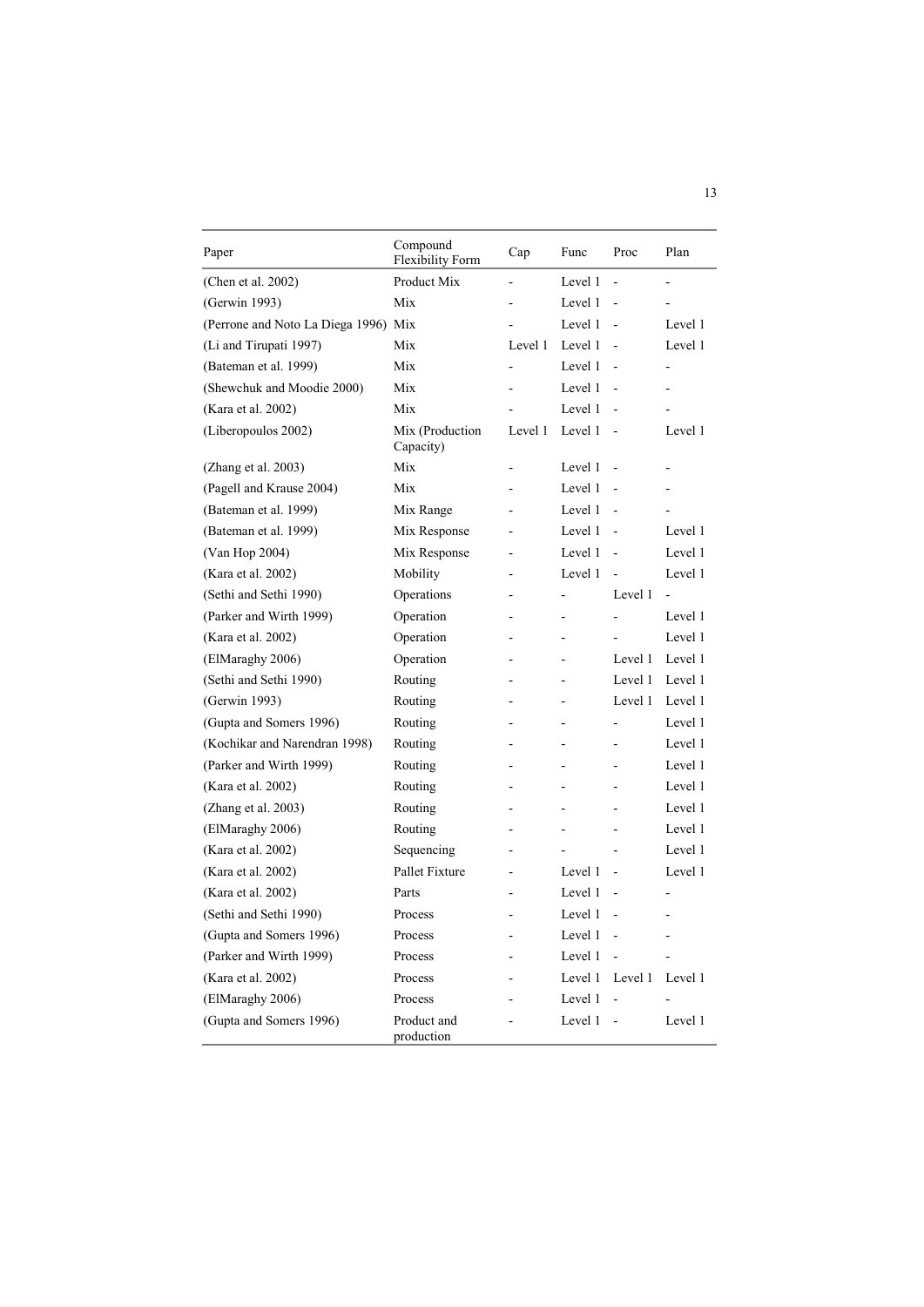| Paper                                       | Compound<br><b>Flexibility Form</b> | Cap                                  | Func                       | Proc           | Plan           |
|---------------------------------------------|-------------------------------------|--------------------------------------|----------------------------|----------------|----------------|
| (Sethi and Sethi 1990)                      | Product                             | ä,                                   | Level 2                    | $\overline{a}$ |                |
| (Kara et al. 2002)                          | Product                             | ä,                                   | Level 1                    | $\overline{a}$ | Level 1        |
| (Parker and Wirth 1999)                     | Product                             |                                      | Level 1                    |                |                |
| (Shewchuk and Moodie 2000)                  | Product                             |                                      | Level 1                    | $\blacksquare$ |                |
| (ElMaraghy 2006)                            | Product                             | $\overline{\phantom{0}}$             | Level 1                    | $\blacksquare$ | ä,             |
| (Sethi and Sethi 1990)                      | Production                          | ä,                                   | Level 2                    | $\overline{a}$ | ä,             |
| (Kara et al. 2002)                          | Production                          | ä,                                   | Level 1                    | $\blacksquare$ |                |
| (Parker and Wirth 1999)                     | Production                          | ä,                                   | Level 1                    | $\overline{a}$ |                |
| (Shewchuk and Moodie 2000)                  | Production                          |                                      | Level 1                    | $\overline{a}$ | Level 1        |
| (ElMaraghy 2006)                            | Production                          |                                      | Level 1                    |                |                |
| (Perrone and Noto La Diega 1996) Production |                                     |                                      | Level 1                    | $\blacksquare$ |                |
| (Kara et al. 2002)                          | Range                               |                                      | Level 2                    | $\overline{a}$ |                |
| (Seifoddini and Djassemi 1997)              | Range                               |                                      | Level 1                    | $\sim$         | ۰              |
| (Kara et al. 2002)                          | Response                            | Level 2                              | Level 2                    | $\overline{a}$ | $\overline{a}$ |
| (Kara et al. 2002)                          | Short Term                          |                                      | Level 1                    | $\overline{a}$ |                |
| (Correa and Slack 1996)                     | <b>System Robustness</b>            | $\overline{a}$                       |                            | Level 1        | Level 1        |
| (Kara et al. 2002)                          | Tactical                            | Level 1                              | Level 1                    | $\overline{a}$ |                |
| (Kara et al. 2002)                          | Technological                       |                                      | Level $1$ , $-$<br>Level 2 |                |                |
| (Sethi and Sethi 1990)                      | Volume                              | Level 1                              | $\overline{a}$             | ä,             | ٠              |
| (Gerwin 1993)                               | Volume                              | Level 1                              | $\overline{a}$             |                |                |
| (Khouja 1995)                               | Volume                              | Level 1                              | $\overline{a}$             |                | $\blacksquare$ |
| (Gupta and Somers 1996)                     | Volume                              | Level 1                              | $\sim$                     |                | $\overline{a}$ |
| (Grubbstrom and Olhanger 1997)              | Volume                              | Level $1$ . -<br>Level 2,<br>Level 3 |                            |                |                |
| (Ramasesh and Jayakumar 1997)               | Volume                              | Level 1                              | $\sim$                     |                |                |
| (Parker and Wirth 1999)                     | Volume                              | Level 1                              | $\bar{\phantom{a}}$        |                |                |
| (Shewchuk and Moodie 2000)                  | Volume                              | Level 1                              | $\frac{1}{2}$              |                |                |
| (Kara et al. 2002)                          | Volume                              | Level 1                              | $\overline{a}$             | ٠              | $\overline{a}$ |
| (Zhang et al. 2003)                         | Volume                              | Level 1                              | $\overline{a}$             |                |                |
| (Pagell and Krause 2004)                    | Volume                              | Level 1                              | $\overline{a}$             |                |                |
| (ElMaraghy 2006)                            | Volume                              | Level 1                              | L.                         | $\blacksquare$ | $\blacksquare$ |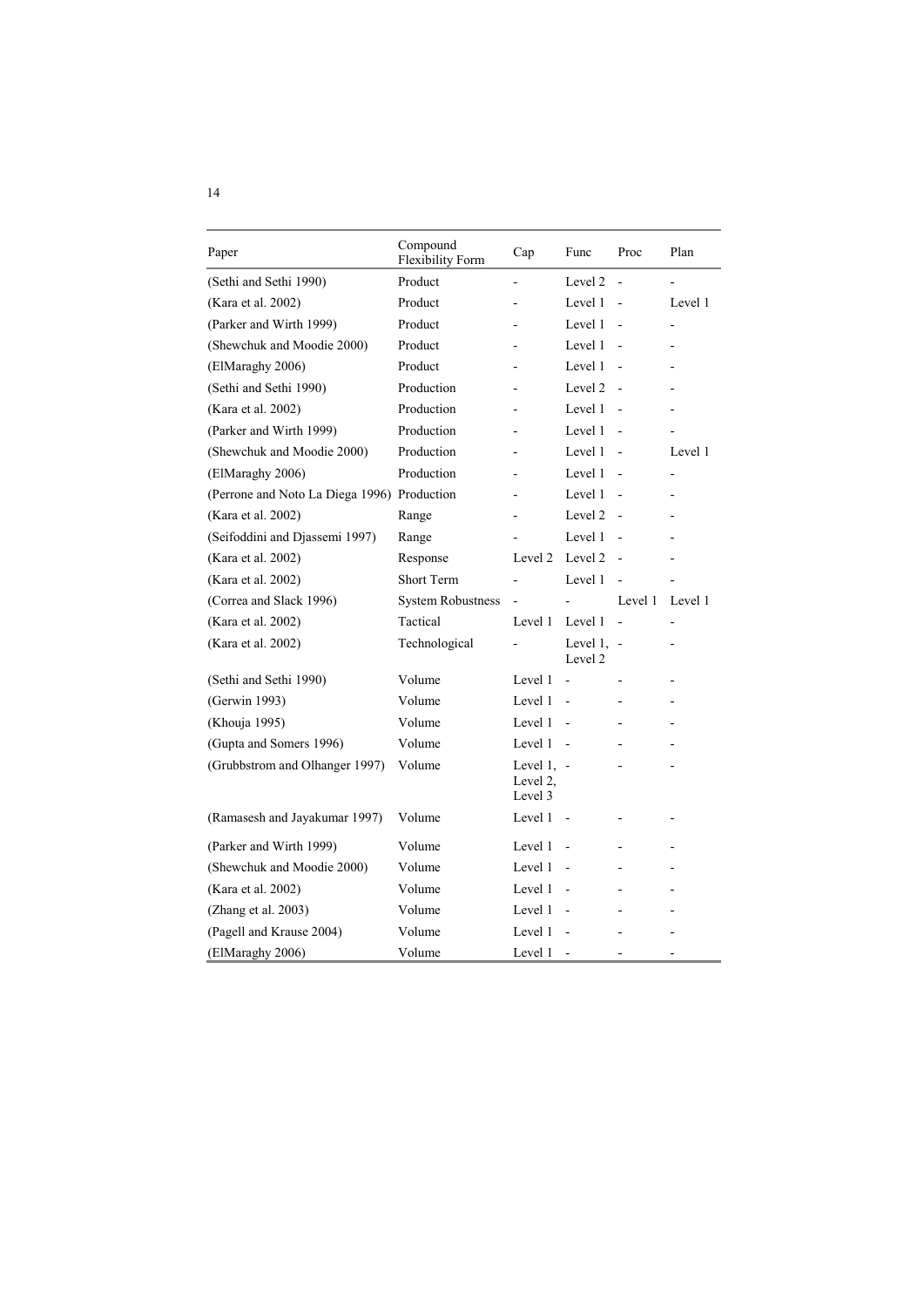#### **3.3 Analysis of Real Systems**

The ontology on flexibility (Terkaj et al. 2008) has been used to analyze some real production systems as well. The goal was to verify whether the requirements of flexibility addressed by these systems could be described by flexibility *dimensions* and *levels*. Therefore, in the following sub-section an industrial case is analyzed according to the ontology; other examples of industrial case analysis can be found in the paper by Terkaj et al. (2008).

# *3.3.1 Mori Seiki Case*

Mori Seiki, one of the biggest Japanese producers of machine tools, proposes to its customers a range of solutions to face the increasing requirement of production system changes due to shorter and shorter product life-cycles. In particular, the production of components for the automotive market highlights two problems: the choice of the size of the machines and the need of frequently reconverting the machines and the line configuration due to changes in the specifications of the products.

The problem connected to the size of machines is huge and still relevant. In fact, big flexible machines are often characterized by relevant structure vibrations, high thermal distortions and other structural problems that make the meeting of quality specifications extremely expensive. To achieve highly stable and accurate machine tool operation over long operating periods, the complicated motion mechanism of versatile machine tool system should be simplified, avoiding indirect driving schemes as much as possible. For instance, Fujishima and Mori (2007; 2008) have proposed a Direct Drive motor solution to build high speed and high precision rotary axes. Moreover, in the past machines have been designed with a high degree of flexibility in order to process products of variable size. However, processed workpieces are usually small. Therefore, it is necessary to design the right degree of flexibility to process different product variants within the same system, but also to provide high capability to meet the strict product specifications imposed by the market.

With this aim, Mori Seiki started the production of small, modular and flexible machines that can be integrated in reconfigurable lines. Machines of the NX series (Figure 3.4) are machining centers designed for mass production applications.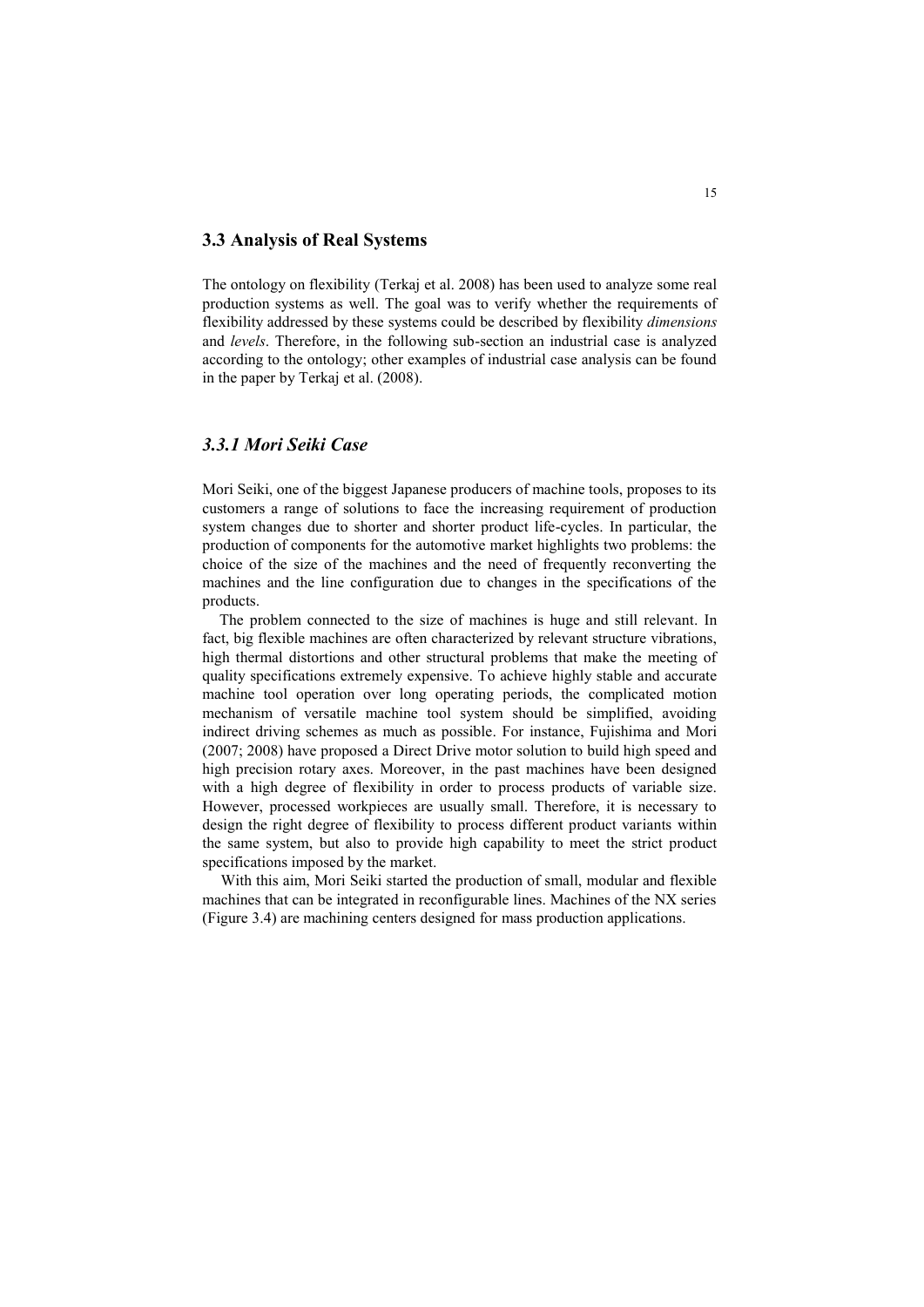

**Fig. 3.4** Mori Seiki Machines of the NX series (Courtesy of Mori Seiki)

For example, machine NX3000 is endowed with a series of technical solutions which can be used to change the machine configuration. It has a structure which rapidly allows to pass from a 2-axis configuration to a 3-axis configuration and from a vertical to an horizontal configuration. Some structural characteristics have been introduced in order to make the machine more stable (e.g. the slides for the vertical motion are heavier in order to reduce vibrations). The low vibration together with the small size of the production modules allows higher precision in the operation. Moreover, the small size allows to reduce the thermal distortion. The advantage of smaller machines consists of high precision, high speed and efficiency as well as high accessibility to the workpieces, to the table and to the machine body. This means a reduction in the number of setups together with reduced time for maintenance of the machining units and an efficient chip disposal system.

The reduced machine size has a positive impact also on the performance at a system level because it allows to design a more compact system layout which leads to shorter travel distances for transfer shuttles, lower number of robots for load/unload operations and a reduced floor space need. Two examples of system layout are shown in Figures 3.5 and 3.6.

16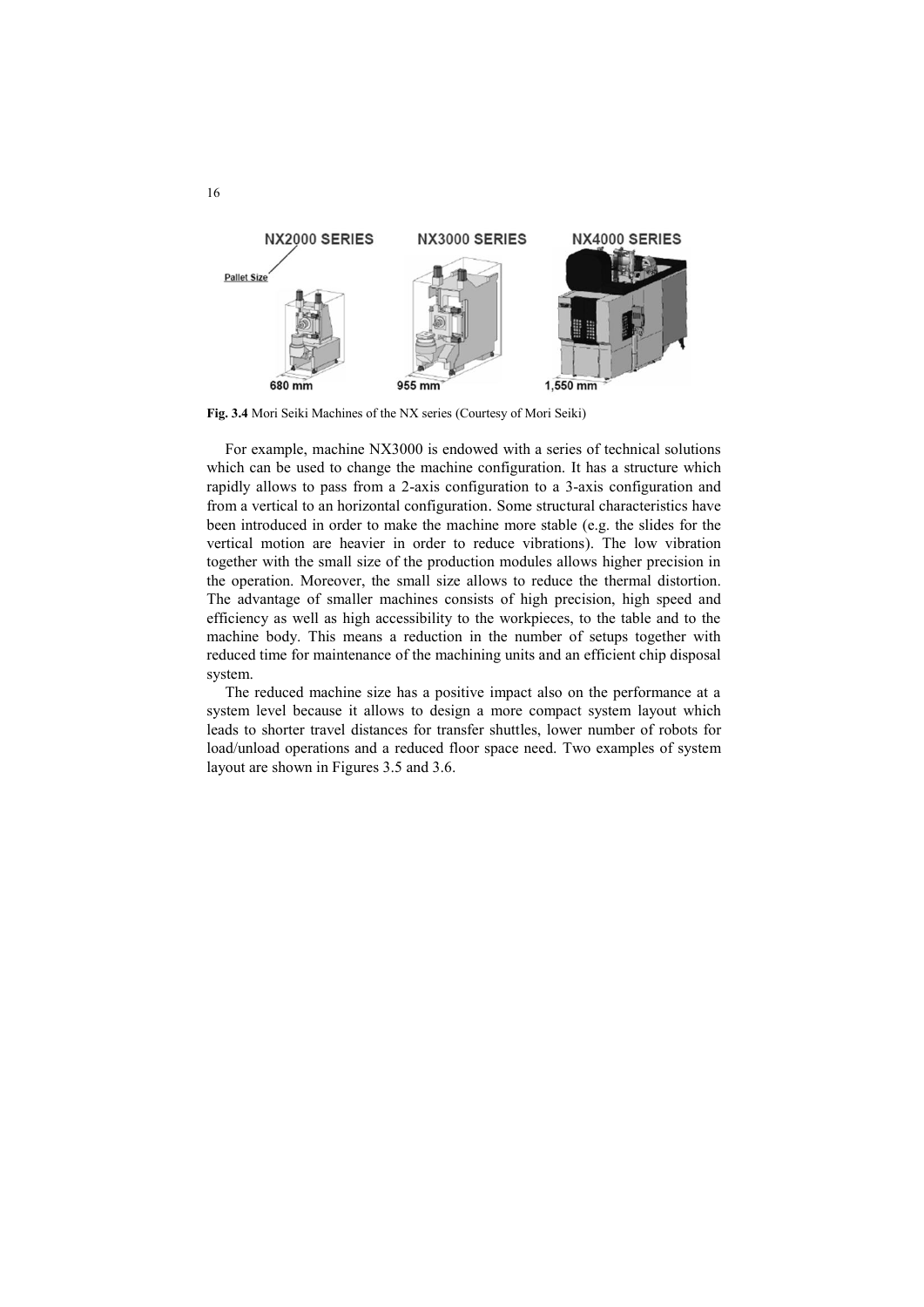

**Fig. 3.5** Impact of small machines at a system level – Travel distance is reduced by 30% compared to previous models (Courtesy of Mori Seiki)



**Fig. 3.6** Impact of small machines at a system level – Floor space is reduced (Courtesy of Mori Seiki)

As it can be noticed from the description of the Mori Seiki case, a focused flexibility solution is proposed to reduce the waste deriving from the development of machines with excess flexibility when compared to the real needs of the customers. Mori Seiki machines are provided with Capacity, Functionality, Process and Production Planning Flexibility. Capacity flexibility is given by the modularity of machines. In fact, being modular and highly interoperable, machines can be added or removed from a production line according to the current demand (Figure 3.7). Removed machines can be eventually used as stand alone machines to accomplish different tasks, or can be organized in different lines. Therefore the system is characterized by Capacity flexibility at Level 2.

Functionality flexibility is provided at a machine level thanks to the ability of processing parts in the 2- or 3-axis configurations and in the horizontal or vertical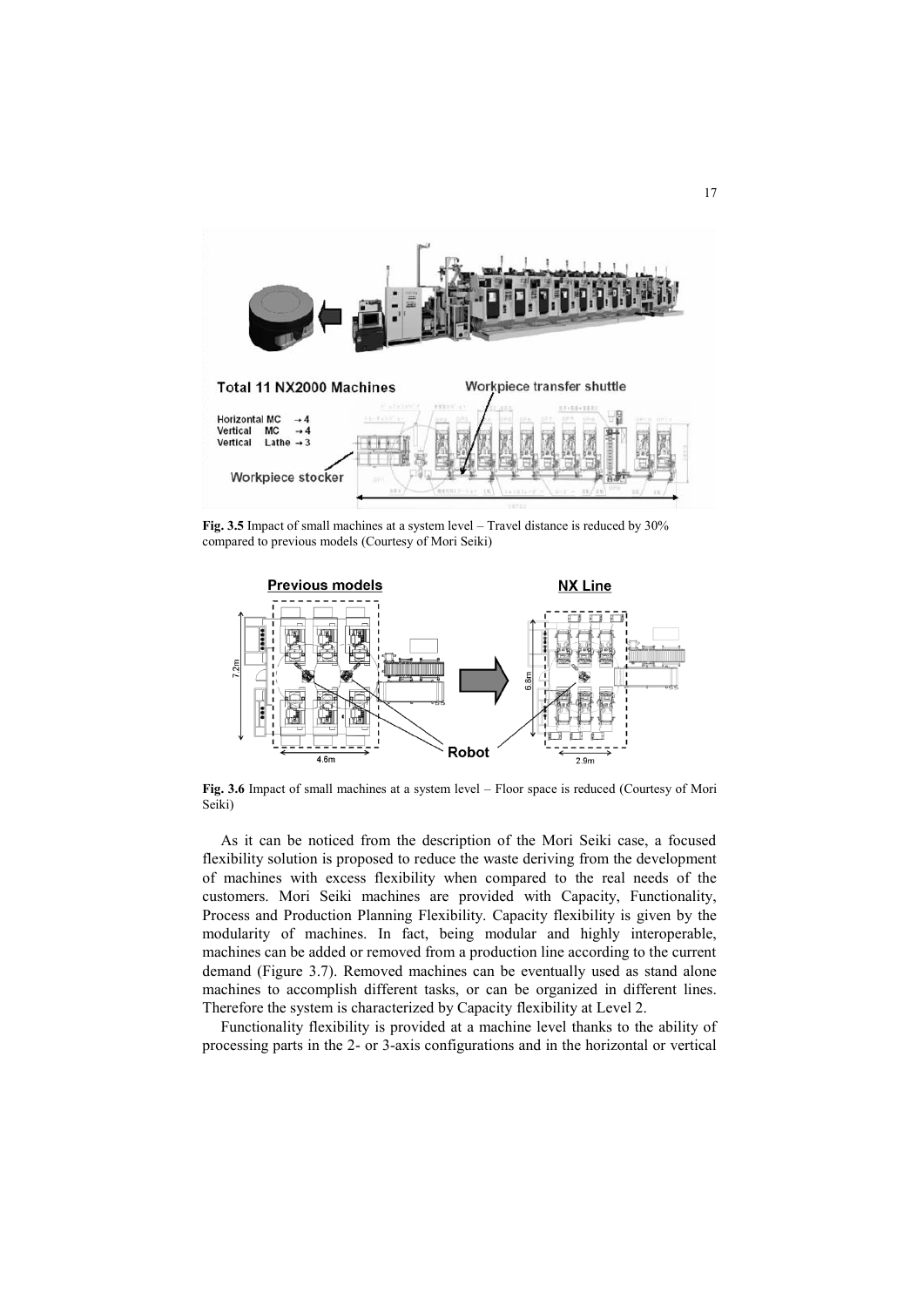configurations. Moreover, Functionality flexibility can be provided at a system level by introducing new modules with different characteristics. These properties can be used to process different product types. Therefore, Functionality flexibility is provided both at Level 1 and Level 2.



**Fig. 3.7** Capacity flexibility through modularity (Courtesy of Mori Seiki)

The characteristics of the system can be also used to process the same part type with different machine/system configurations. In this sense, the system is endowed with Process flexibility at Level 1 and 2. Finally, the manufacturing system type proposed by Mori Seiki allows also Production Planning flexibility at Level 1, since it is possible to easily change the assignment of the operations to the machines.

The analysis of the technological solution offered by Mori Seiki according to the ontology on flexibility is summarized in Table 3.5.

**Table 3.5** Mori Seiki case flexibility analysis

| Capacity    | Functionality    | Process          | <b>Production Planning</b> |
|-------------|------------------|------------------|----------------------------|
| Flexibility | Flexibility      | Flexibility      | Flexibility                |
| Level 2     | Level 1, Level 2 | Level 1, Level 2 | Level1                     |

The manufacturing systems offered by Mori Seiki are a clear example of systems with Focused Flexibility. The focalization is due to the adoption of machining centers with a small work cube. Moreover, it is not required to adopt only general purpose machining centers; in fact, it is possible to acquire different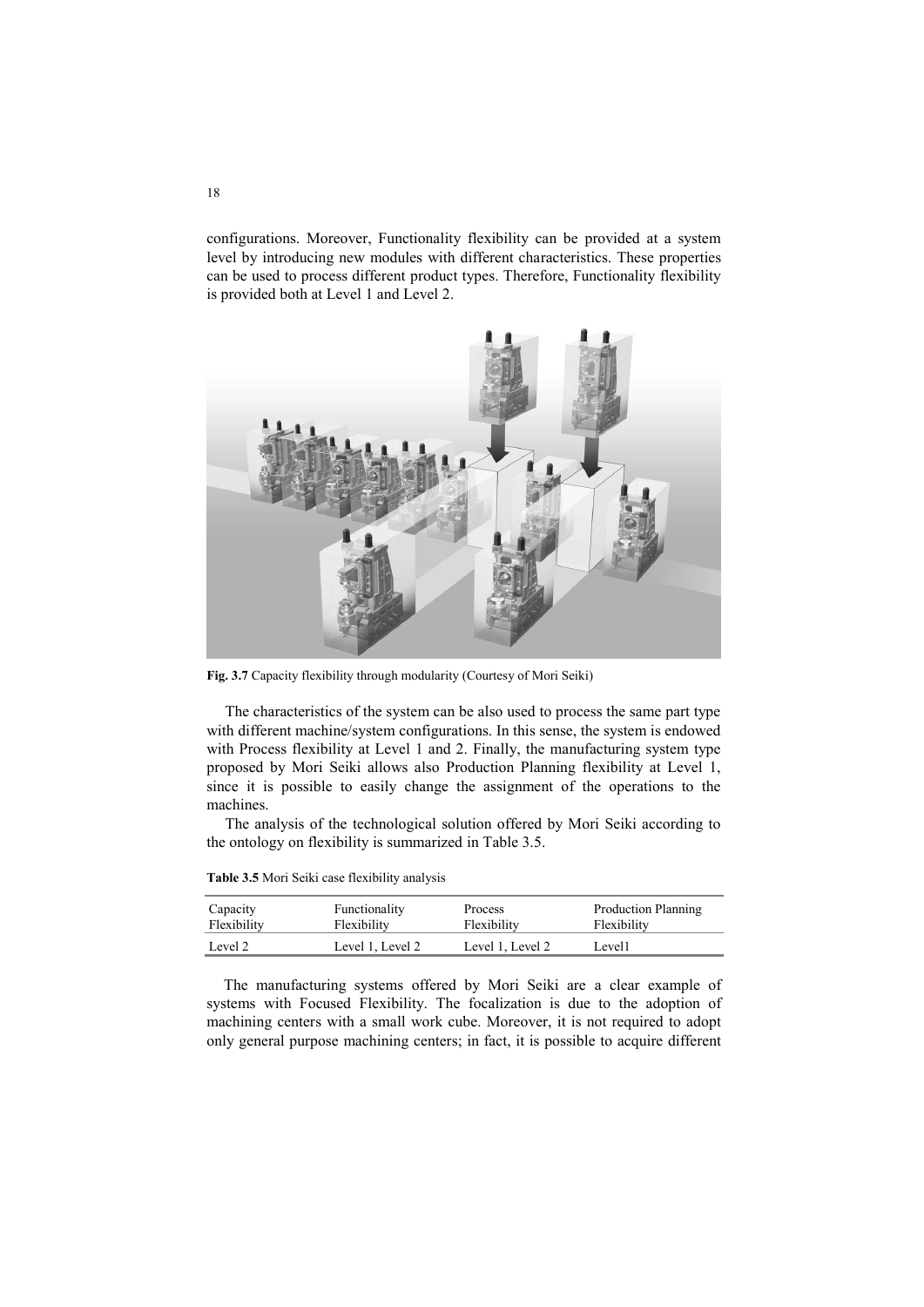machine modules to answer to different production requirements, thus tailoring the solution to the set of products.

# **3.4 Conclusions**

The introduction of Focused flexibility may represent an important means to rationalize the way by which flexibility is embedded in manufacturing systems. In this sense, it is necessary to have a deep understanding of the nature of flexibility as well as to clearly define the dimensions of flexibility. The developed analysis has been supported by accomplishing an extensive literature review and by adopting an innovative ontology on flexibility. Resulting evaluations emphasize the first findings of the empirical research developed in Chapter 2. Firstly, the production problems analysis, even in an evolutionary perspective, represents a very critical task for companies. Making mistakes in production evaluation and forecasts can have strong impacts on the system design. Secondly, the presence in the literature of many formalization frameworks to classify and measure flexibility forms could contribute to make the decision maker get confused instead of supporting him/her over the system design process. In order to address this problem the current chapter has proposed a framework to systemize and clarify some important past research efforts. The same framework can also be used to support the design of new systems as suggested by Terkaj et al. (2008).

**Acknowledgments** The research has been partially funded by the MUR (Italian Ministry for University and Research) under the PRIN project "Methodologies and tools for the configuration of production systems with focused flexibility", contract code: 2005097985.

# **References**

- Bateman N, Stockton DJ, Lawrence P (1999) Measuring the mix response flexibility of manufacturing system. Int J Prod Res 37:871-880
- Bordoloi S, Cooper W, Matsuo H (1999) Flexibility, Adaptability, and Efficiency in Manufacturing Systems. Prod Oper Manag 8(2):133-150
- Brandimarte P. Mottola E. (2007) Mean-Risk Models in Supply Chain Management. Proceedings of VIII Convegno AITeM, 10-12 September 2007
- Chen Z, Li S, Tirupati D (2002) A scenario-based stochastic programming approach for technology and capacity planning. Comput Oper Res 29:781-806
- Correa HL, Slack N (1996) Framework to analyse flexibility and unplanned change in manufacturing systems. Comput Integr Manuf Syst 9(1):57-64
- De Toni A, Tonchia S (1998) Manufacturing flexibility: a literature review. Int J Prod Res 36(6):1587-1617
- De Toni A, Tonchia S (2002) New production models: a strategic view. Int J Prod Res 40:4721-41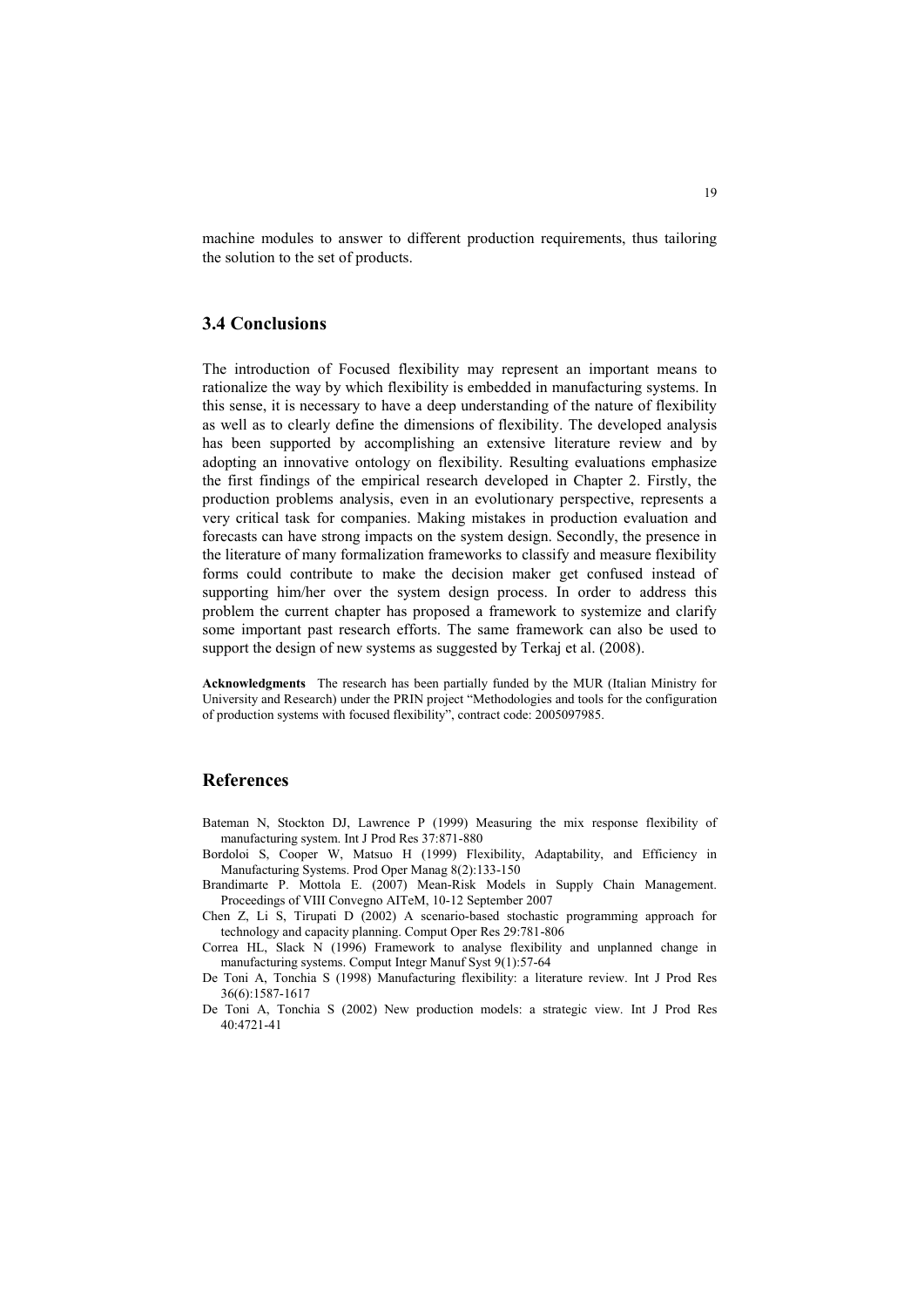- De Toni A, Tonchia S (2003) Strategic planning and firm's competencies: traditional approaches and new perspectives. Int J Oper Prod Manag 13:138-52
- ElMaraghy HA (2005) Flexible and reconfigurable manufacturing systems paradigms. Int J Flex Manuf Syst 17:261–276
- Fujishima M, Mori M (2007) R&D Activities of Machine Tools. Proceedings of 2nd International Conference on Changeable, Agile, Reconfigurable and Virtual Production. Toronto, Ontario, Canada, 23-24 July 2007
- Fujishima M, Mori M (2008) Machine Tools Development for Changeable Factories. In: ElMaraghy H (ed) Changeable and Reconfigurable Manufacturing Systems. Springer
- Gerwin D (1987) An agenda for research on the flexibility of manufacturing processes. Int J Oper Prod Manag 7(1):38-49
- Gerwin D (1993) Manufacturing Flexibility: a strategic perspective. Manag Sci 39/4:395-410
- Goldhar JD, Jelinek M (1983) Plan for Economies of Scope. Harvard Buinesss Review pp 141-148
- Grubbstrom RW, Olhanger J (1997) Productivity and Flexibility: Fundamental relations between two major properties and performance measure of the production system. Int J Prod Econ 52:73-82
- Gupta YP, Goyal S (1989) Flexibility of manufacturing systems: Concepts and measurement. Eur J Oper Res 43:119–135
- Gupta YP, Somers TM (1996) Business Strategy, Manufacturing Flexibility, and organizational performance relationships: a path analysis approach. Prod Oper Manag 5(3):205-233
- Hodder J, Triantis A (1990) Valuing Flexibility as a Complex Option. J Finance 4(2):549-565
- Hyun JH, Ahn BH (1992) A Unifying Framework for Manufacturing Flexibility. Manuf Rev 5(4):251-260
- Kahyaoglu Y, Kayaligil S (2002) Conceptualizing manufacturing flexibility: an operational approach and a comparative evaluation. Int J Prod Res 40:2187-2206
- Kara S, Kayis B, O'Kane S (2002) The Role of Human Factors in Flexibility Management: A Survey. Hum Factors Ergon Manuf 12:75-119
- Khouja M (1995) The Economic Production Lot Size Model Under Volume Flexibility. Comput Oper Res 22(5):515-523
- Kochikar VP, Narendran TT (1998) Logical Cell Formation in FMS, Using Flexibility-Based Criteria. Int J Flex Manuf Syst 10:163–182
- Koren Y, Heisel U, Jovane F, Moriwaki T, Pritschow G, Ulsoy G, Van Brussel H (1999) Reconfigurable Manufacturing Systems. Ann CIRP 48(2):1-14
- Kulatilaka N (1988) Valuing the Flexibility of Flexible Manufacturing Systems. IEEE Trans Eng Manag 35(4):250-257
- Kulatilaka N, Marks SG (1988) The Strategic Value of Flexibility: Reducing the Ability to Compromise. Am Econ Rev 78(3):574-580

Kumar V (1987) Entropic measures of manufacturing flexibility. Int J Prod Res 25(7):957-966

- Landers LG (2000) A new paradigm in machine tools: Reconfigurable Machine Tools. Automation Conf. Ann Arbor, Proceedings of the 2000 Japan USA Flexible
- Lee GH (1998) Designs of components and manufacturing systems for agile Manufacturing. Int J Prod Res 36(4):1023-1044
- Li S, Tirupati D (1997) Impact of Product Mix Flexibility and Allocation Policies on Technology. Comput Oper Res 24(7):611-626
- Liberopoulos G (2002) Production Capacity Modeling of Alternative, Non-identical, Flexible Machines. Int J Flex Manuf Syst 14:345–359
- Llorens FJ, Molina LM, Verdu J (2005) Flexibility of manufacturing systems, strategic change and performance. Int J Prod Econ 98:273-89
- Matta A, Tolio T, Karaesmen F, Dallery Y (2000) A new system architecture compared with conventional production system architectures. Int J Prod Res 38(17):4159- 4169
- Matta A, Tomasella M, Clerici M, Sacconi S (2008) Optimal reconfiguration policy to react to product changes. Int J Prod Res 46(10):2651-2673